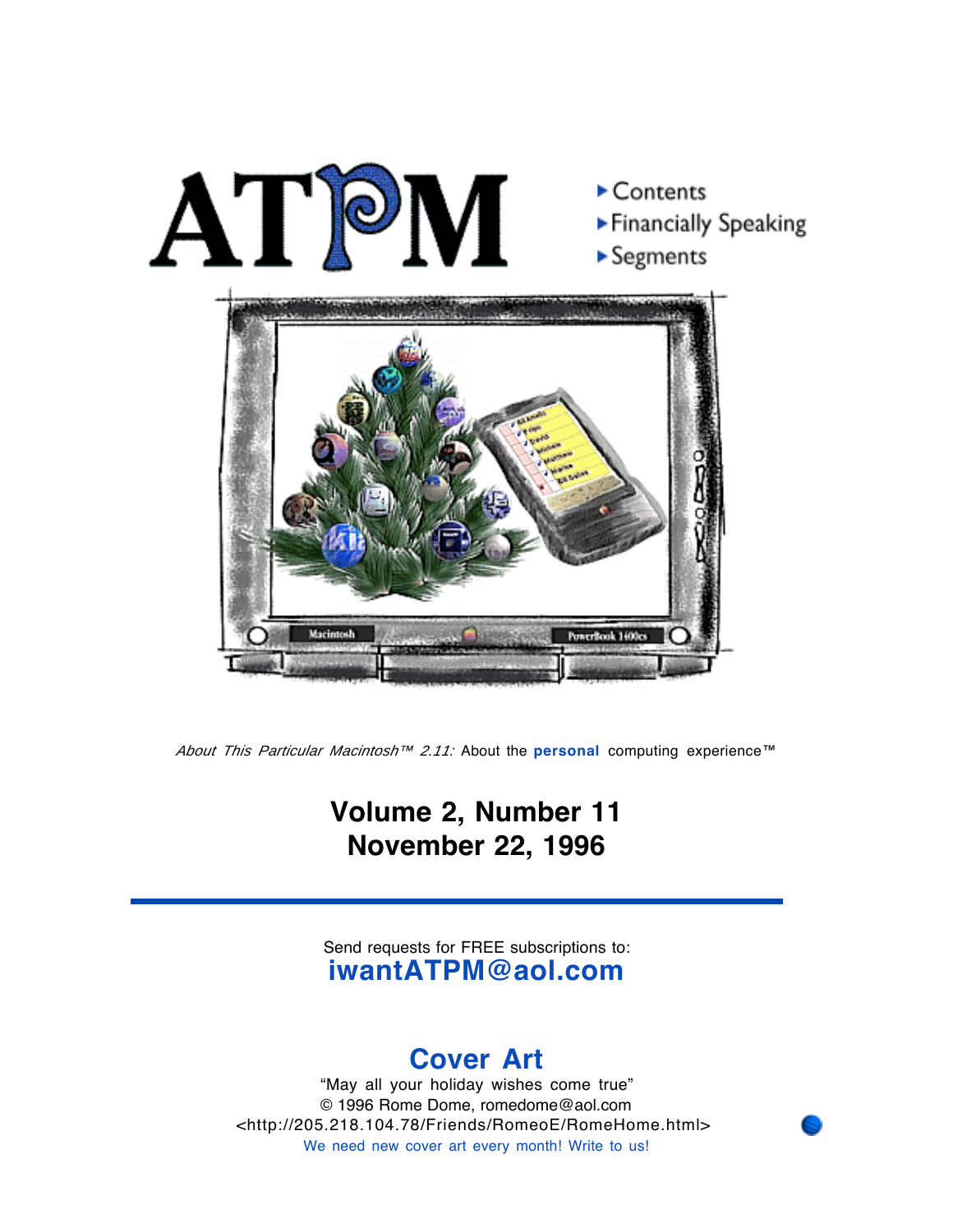#### **Contributors**

H.M. Fog Donald Kraig Heather Isaacson Robert Paul Leitao Eugene F. Marotta Mike Shields Michael Tsai Macintosh users like you Please write for ATPM! Check out the Guidelines

### **Staff**

Publishers - Michael Tsai & Robert Paul Leitao Editor - Michael Tsai Managing Editor - Robert Paul Leitao Opinionated Associate Editor - Mike Shields Cover Story Editor - **Vacant** (H.M. Fog) Associate Editor For Reviews - Michael Tsai Shareware Reviews Editor - **Vacant** Education Editor - Belinda Wagner Subscription Manager - Robert Paul Leitao Human Spell Checker - Belinda Wagner Webzinger - Evan Trent Beta Testers - The Staff

In Charge of Design - Michael Tsai Typewriter Style Section Headers - RD Novo Blue Apple Icon Designs - Marc Robinson

### **The Tools**

BBEdit 4.0.2 ClarisWorks 4.0v4 DOCMaker 4.7 Emailer 1.1v3 Illustrator 6 Kai's PowerTools 3.1 Photoshop 3.0.5 SpellCatcher 1.5.6

### **The Fonts**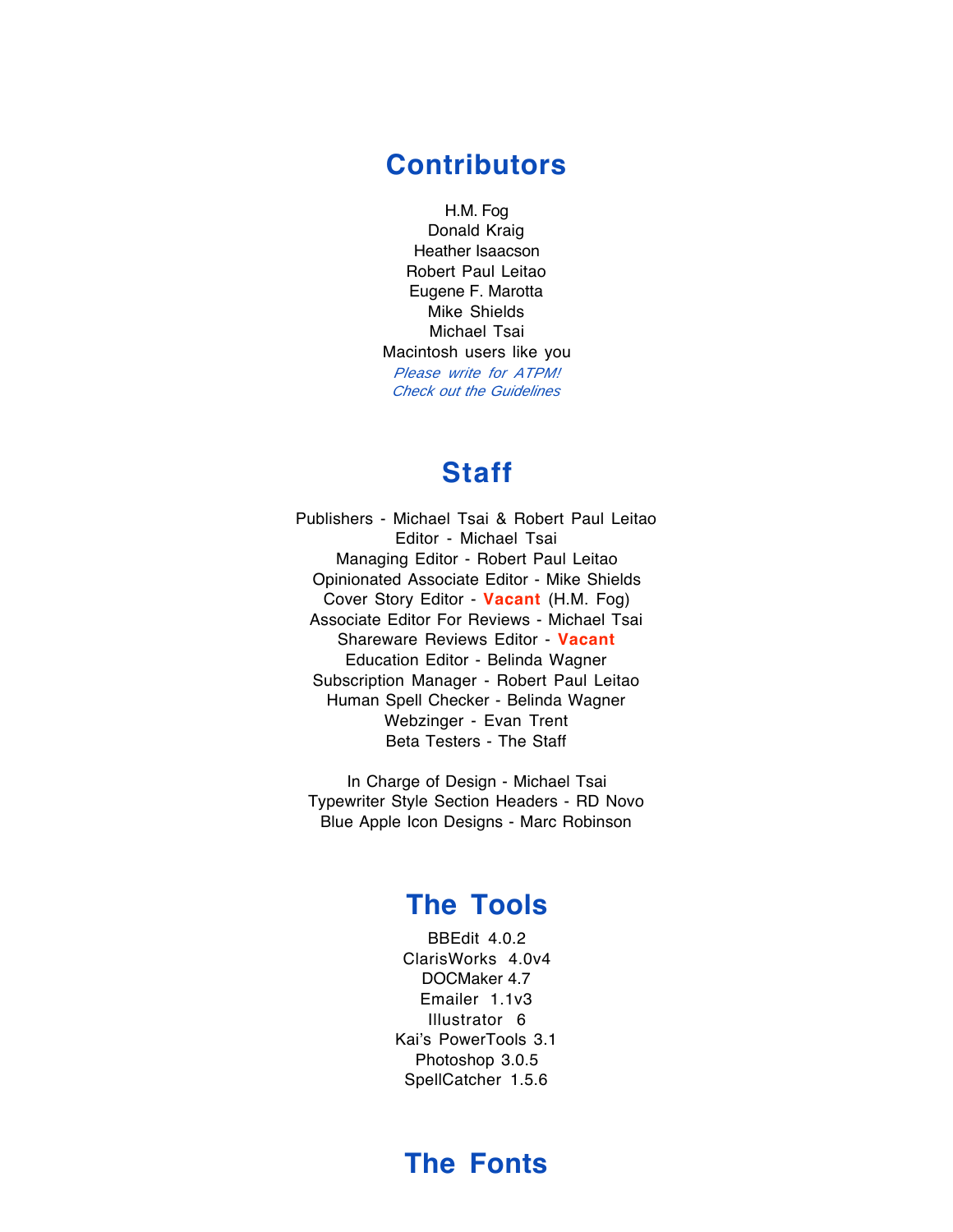Cheltenham Cloister Garamond Geneva Gill Sans **Helvetica** Isla Bella

### **Where to Find ATPM**

Online and downloadable issues are available at the new ATPM Web Page: http://www.museproductions.com/ATPM

> America Online : search "atpm" Info-Mac and all its Mirrors **Any others? Let us know!**

ATPM is an MT/RPL Production © 1995-96, All Rights Reserved

### **Reprints**

Articles and original art cannot be reproduced without the express permission of ATPM, unless otherwise noted. Authors may be contacted through ATPM's editorial staff, or at their e-mail addresses when provided.

### **The Legal Stuff**

About This Particular Macintosh may be uploaded to any online area or BBS, so long as the file remains intact and unaltered, but all other rights are reserved. All information contained in this issue is correct to the best of our knowledge. The opinions expressed in ATPM are not necessarily those of this particular Macintosh. Product and company names and logos may be registered trademarks of their respective companies. About This Particular *Macintosh* is published with DOCMaker 4.7, and owes its existence to the program's author, Mark Wall. May his camels never have fleas. Thank you for reading this far, and we hope that the rest of the magazine is more interesting than this.

Thanks for reading ATPM.

• • •

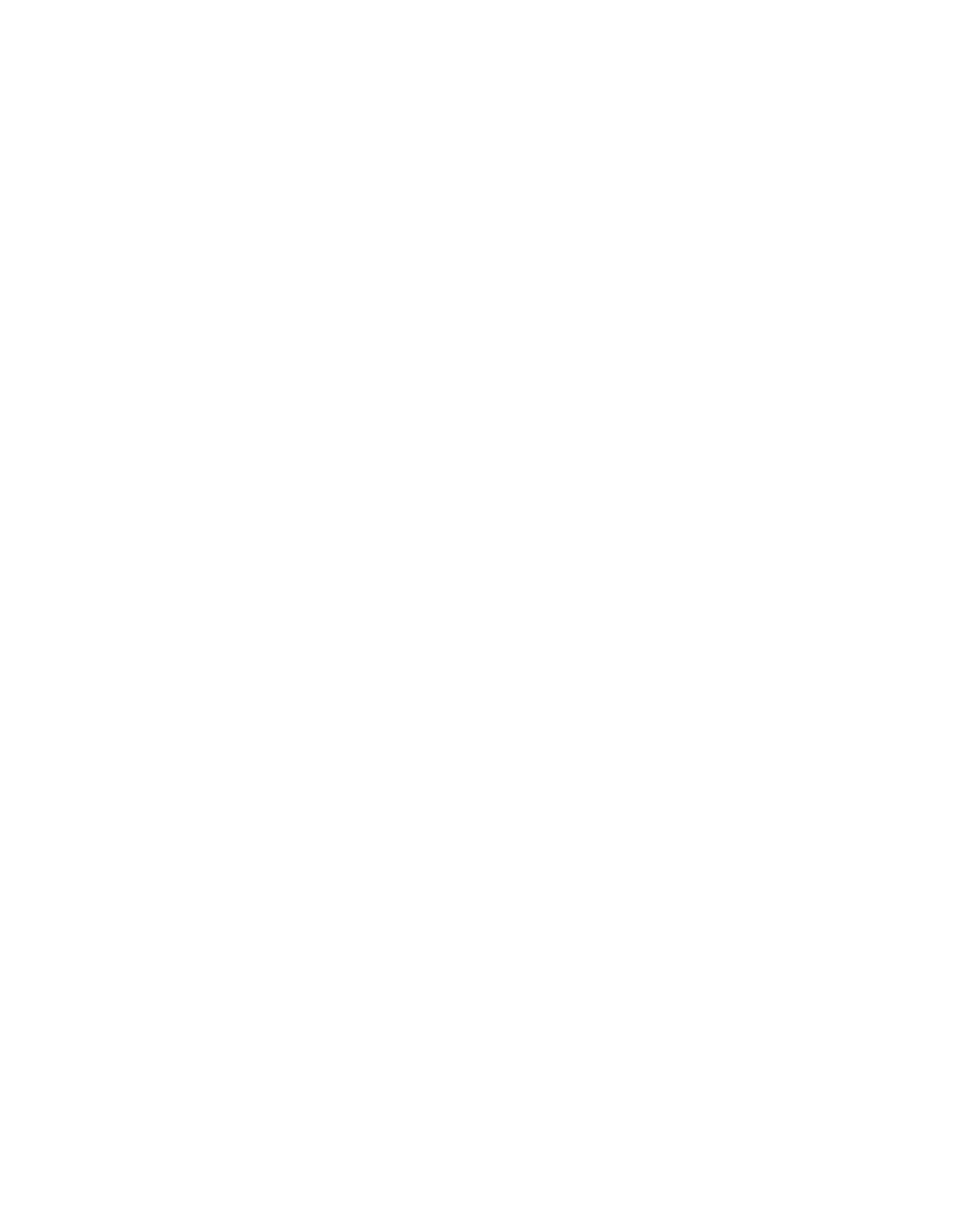The Editors and Staff of About This Particular Macintosh would like to thank the following sponsors for their generous support of ATPM, the Macintosh, and all things cool. Sponsorship does not imply endorsement, and endorsement does not imply sponsorship. Click on each banner for more info. Thank you for your support.







Contact ATPMEditor@aol.com for more information.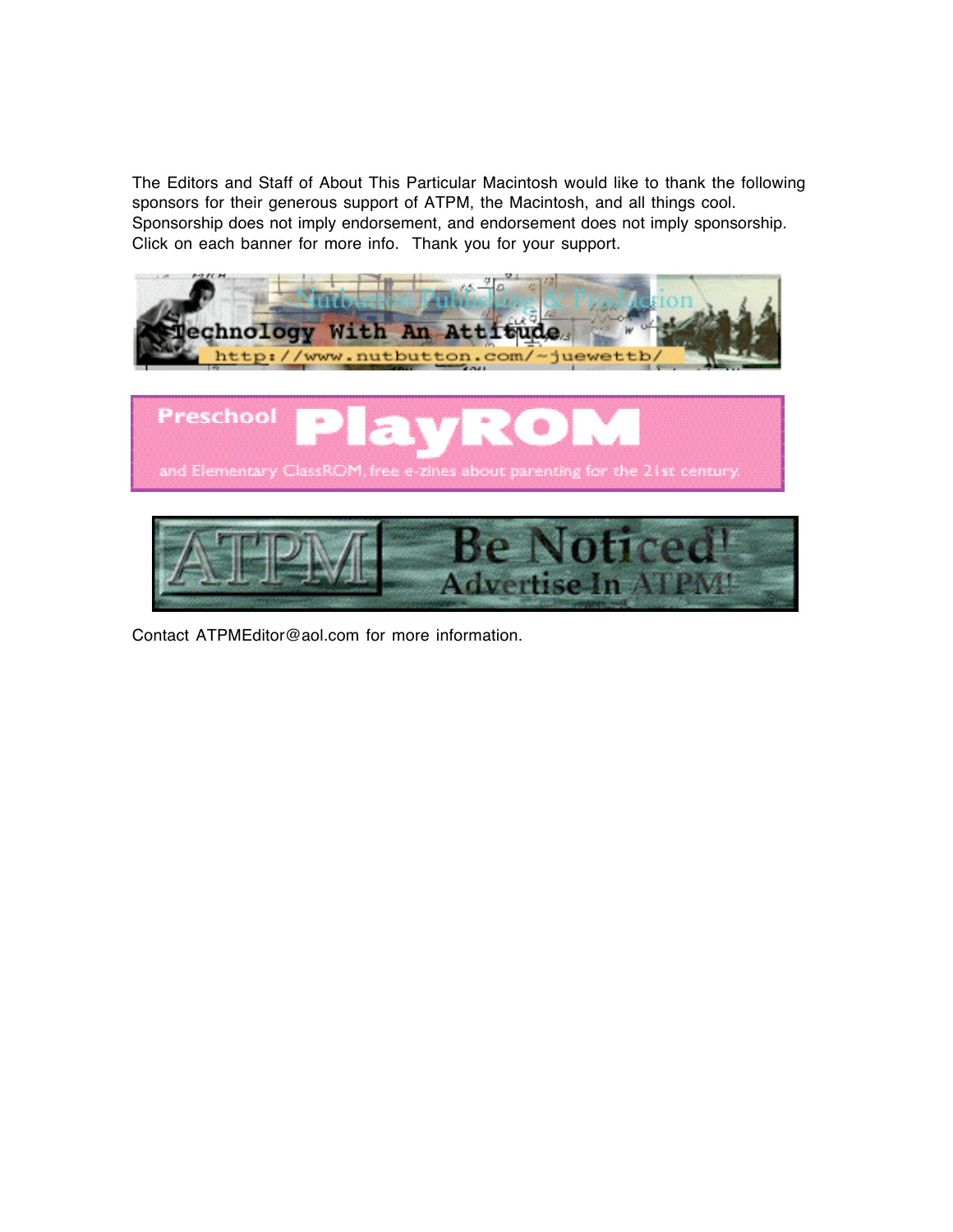

## **Welcome**

Gobble, gobble. Gobble, gobble. This may sound like a traditional holiday sound — because it is one. It's also the sound of consumers around the world buying up the new generation of Mac OS computers. Especially those consumers among us with expiring Apple Citibank dollars. It was a cool program while it lasted but we think the latest price cuts on quality Apple hardware is an even better one  $-$  this time everyone's included in the fun.

We still want to know who in the personal computer industry is doing the counting and forecasting of Mac stuff. We also think they must have all graduated from the Pentium School of Mathematics. It's a good thing these people don't work at the North Pole, counting the number of kids to be visited by Santa (he'd run out of toys before Scandinavia).

There's even a few Wall Street financial types who still question the feasibility of Apple's continued success. We answer many of those naysayers in our cover story "Financially Speaking…" We figure their brains must have spent too much time at the North Pole because they sure seem to have a lot of "toys in the attic". If this weren't the holiday's we'd say that they all belonged in Never-Never Land.

### **ATPM Speak…**

Our e-zine has recently been accused of too much Apple-hype. What can we say to comments like that! It is the time of year when we wish to be generous and kind so we will refrain from any brash words. We'll just think up new definitions for old ones — such as the following…

Word: amelio•rate Pronunciation: Gil Function: verb Date: 1996 Transitive verb : saving a really cool company Intransitive verb : making the computer world a lot better Synonym see: new & improved Macintosh computers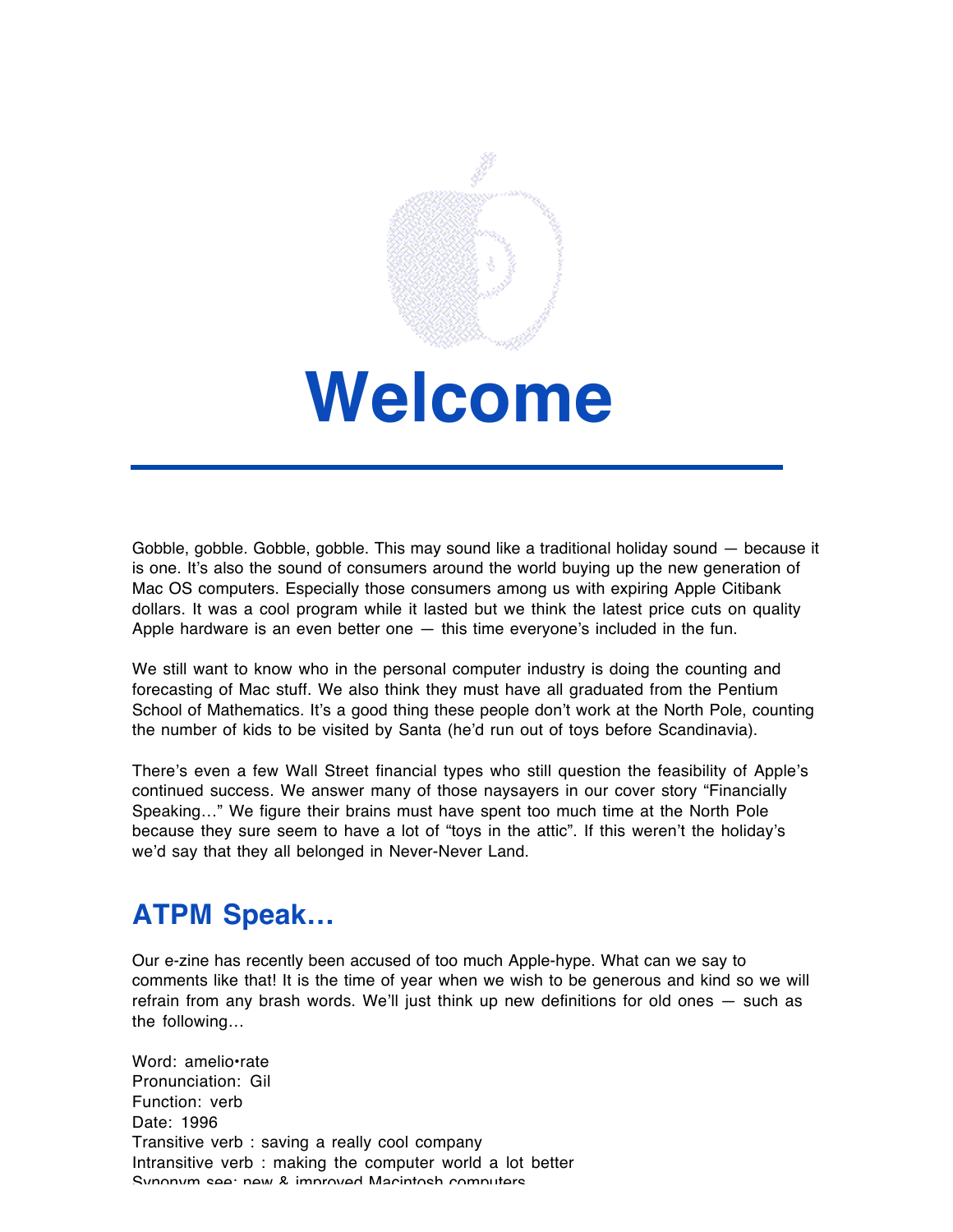We've decided to recommend to our friends, the dictionary folks, that the above-referenced word be changed to this really cool new meaning. We know it's a verb but Apple's had a lot of action this past year and we're all happy with the results. We wanted to share our editor's scholarly find in the annals of English-language words. Check out the old meaning and see why Dr. Gil is appropriately named for his newest job. It fits well, don't you think?

### **Thanks to you…**

With the approach of Thanksgiving Day here in the States, we think there's a lot for which we should be thankful. First and foremost we'd like to thank you, our loyal readers, for your continued support. Thanks to you our subscriber base and world-wide readership has grown exponentially in the last six months. We are, of course, grateful. We have some cool things planned for 1997 and beyond...

### **It's a small world…**

Remembering the words first put to music by that other company that started things with a mouse, the World Wide Web sure seems to be making the world even a little bit smaller, after all (sorry, we just had to do that). As we mentioned in last month's advisory, we're still accepting nominations for the ATPM Page o' Links web resource to be published in our February issue. Please see the notice in this issue.

### **Yule appreciate the story…**

Every once in a while we take a peek from behind our monitors, gaze around and visit that other seemingly virtual reality. In this, the season of hope, we look forward to a happy time with our friends and family. We also wish you a happy holiday season. This issue includes our regular columns and a kind of special edition of Apples, Kids & Attitude. Best of all, Rob tells us the ending is true. We'll take his word for it. We hope you do, too.

Happy holidays from Michael, Rob, Mike, Evan and Belinda

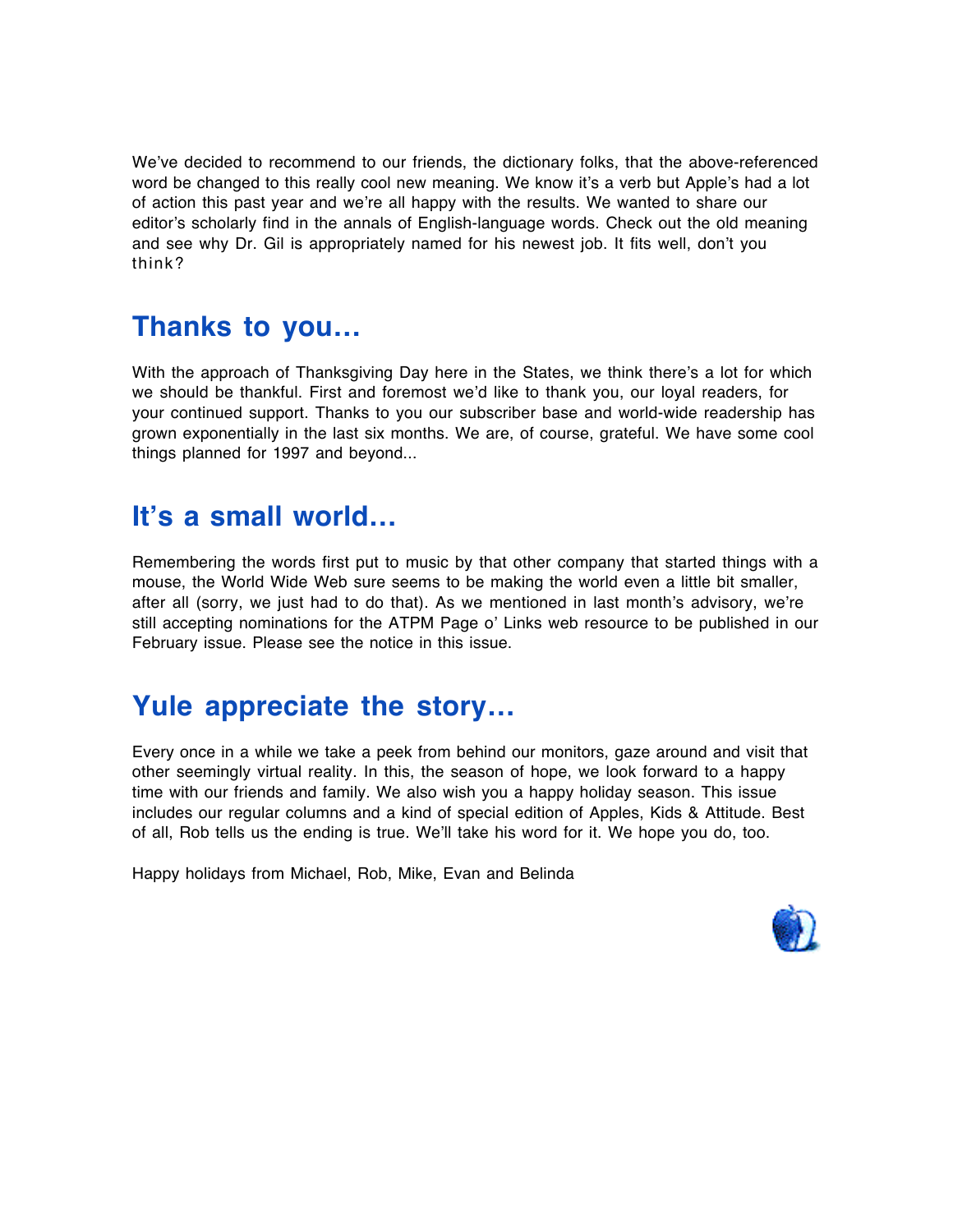### Page 'o Links

Dear ATPM Reader:

The ATPM Staff is happy to announce the start of our official "ATPM Reader Page o' Links" program. Simply put, we're asking you — our loyal readers — between now and December 15th to send us the URL of your favorite Mac-related web site.

The recommendations will be reviewed, "sliced, diced and categorized" by the ATPM Web o' Matic drill team. Your recommendations come first. Our decisions our final. The result will be a fun-filled web resource for Mac addicts of all ages and sizes. This special Mac-related web guide will be published in our February issue. So please send us your entry now.

To submit your favorite Mac-related web site for consideration simply send an e-mail to: ATPMEditor@aol.com Please include in your message the web page URL and the reason why you think the site should be considered for our ATPM Reader Page o' Links web resource.

Please note: Shameless plugs are allowed. However, wording similar to the following is requested: "Gosh, I made the site, I like the site, it features an Apple logo and the all-important ATPM web site link. It deserves to be in your ATPM Reader Page o' Links web resource." This program is open to everyone and any Mac-related site may be recommended.

This is an exciting opportunity for you, our loyal readers, to let all of cyberspace know what in all the World Wide Web catches your fancy, blows up your balloon, tickles your cat or just brings to mind other mixed metaphors.

As always, thanks for your support and your participation.

The ATPM staff

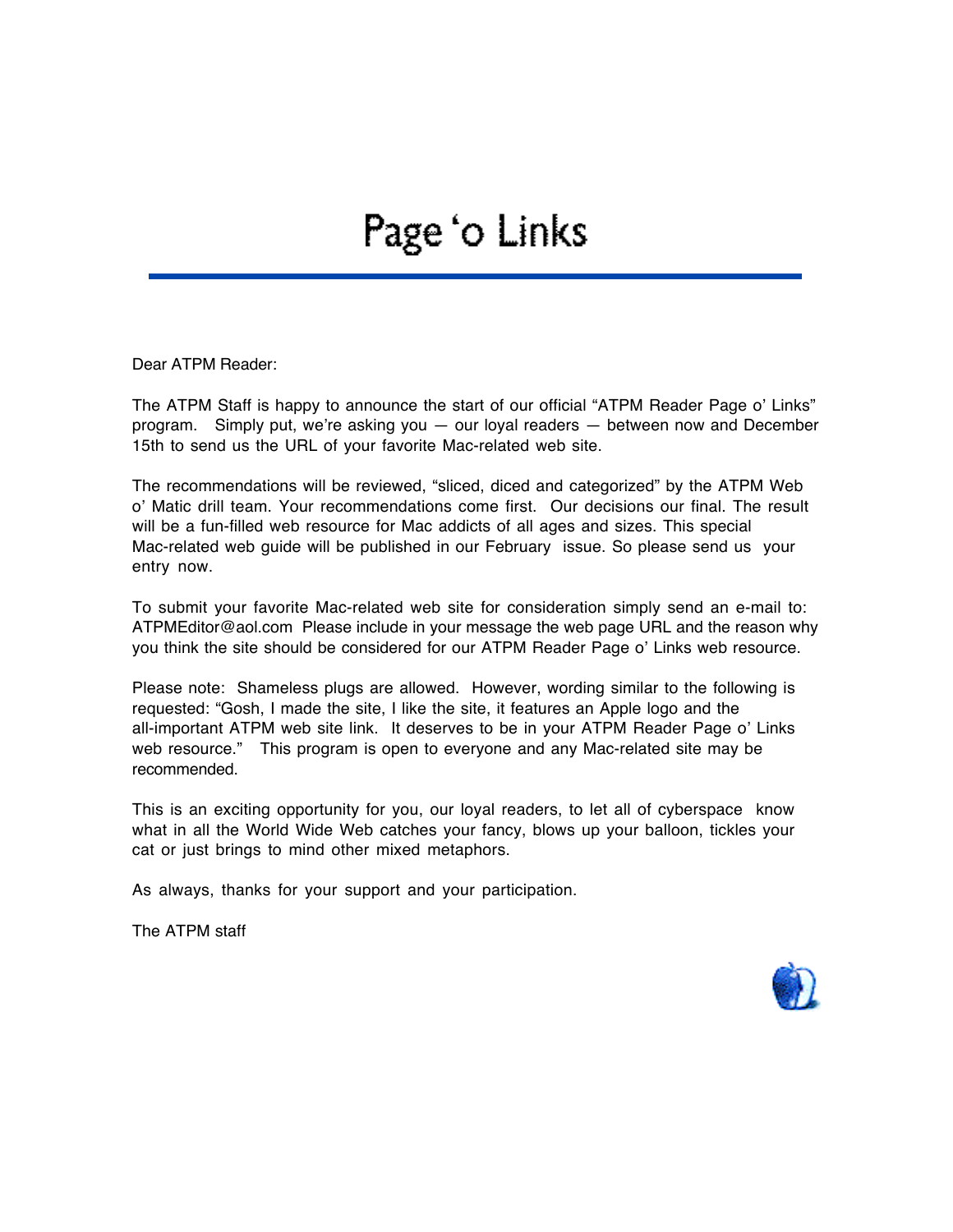

Send your e-mail to ATPMEditor@aol.com. All mail becomes the property of ATPM.

### **What The Mac's About…**

I'm writing to say I particularly enjoyed reading your editorial [Apples, Kids & Attitude] in ATPM 2.06. (It was on the British Mac Magazine "MacFormat" Cover CD).

As a primary teacher, I was discussing with a parent (Who has a Win95 machine at home), about why our schools should continue to support the Mac. The parent's position was that children would barely use a Mac once they had finished education, and that schools should be buying Wintel machines. Of course I disagreed, and talked about how Mac have a stronghold in DTP etc, and, besides, we teach children to learn, and as such they will adapt to changes they face.

Thus when I read your comment "The Macintosh was not designed to compete with other PCs; it was designed to set the standards for personal computing." - I immediately thought of this parent. Further discussion will not persuade her; I'll just tell her this and say that our children deserve the best equipment we can provide.

**Anthony Seng** ajseng@t130.aone.net.au

**Sign Me Up…**

Just got version 2.06 of ATPM with a Macworld CD-ROM (UK) and it's pretty cool, so I thought I'd find out about subscribing.

• • •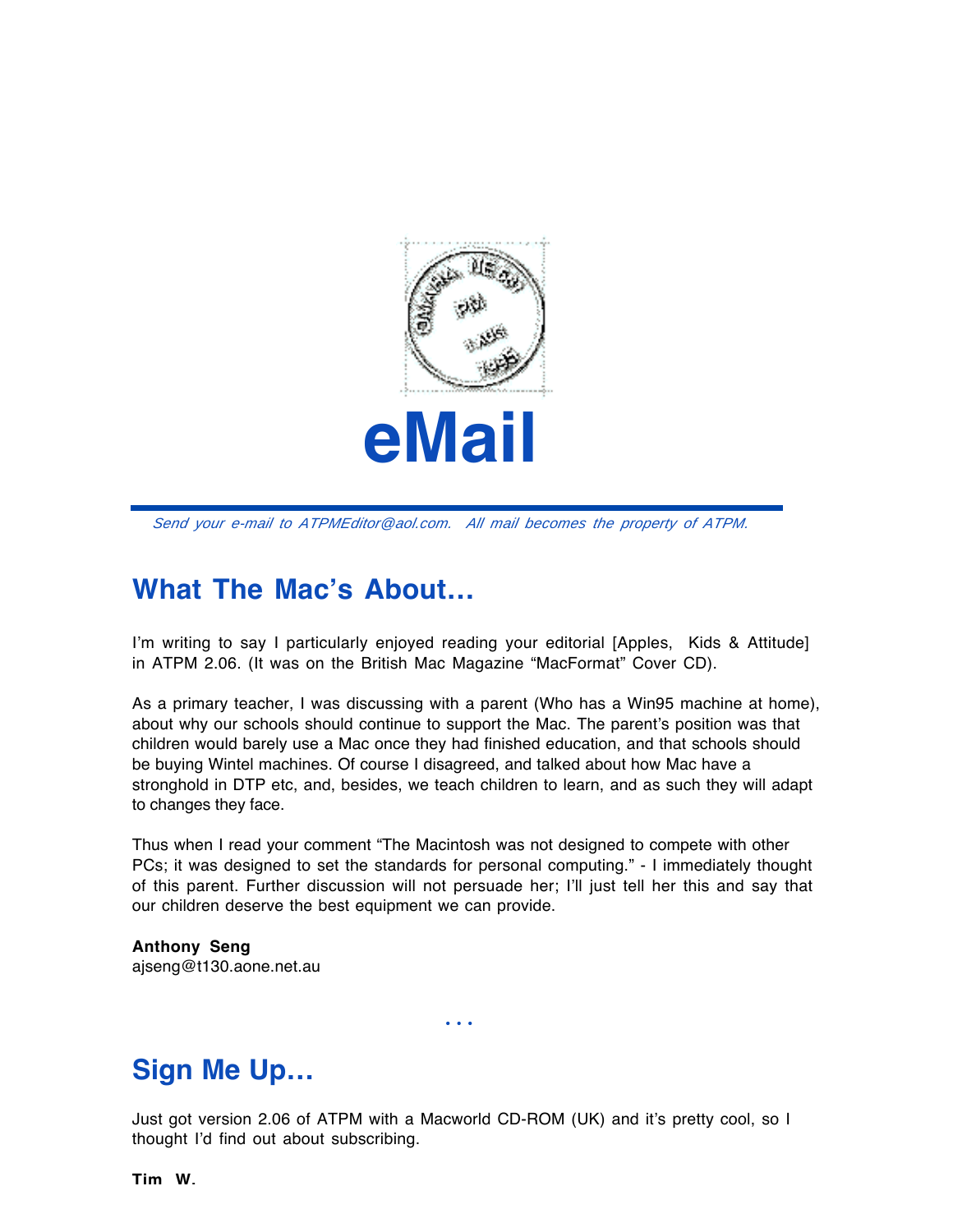iocentre@tcns.co.uk

### **ATPM is a MacGoody**

I'm really impressed with ATPM so I'm putting you at the top of my next MacGoodies! list, a monthly roundup of online notes. It should be posted about November lst on the MacTwain Macintosh User Group Page <http://www.mlode.com/~mactwain>

• • •

**Chuck Heath** sunpwr@telis.org

We'd love to hear your thoughts about our publication. We always welcome your comments, criticisms, suggestions, and praise at ATPMEditor@aol.com. Or, if you have an opinion or announcment about the Macintosh platform in general, that's ok too.

• • •

![](_page_9_Picture_5.jpeg)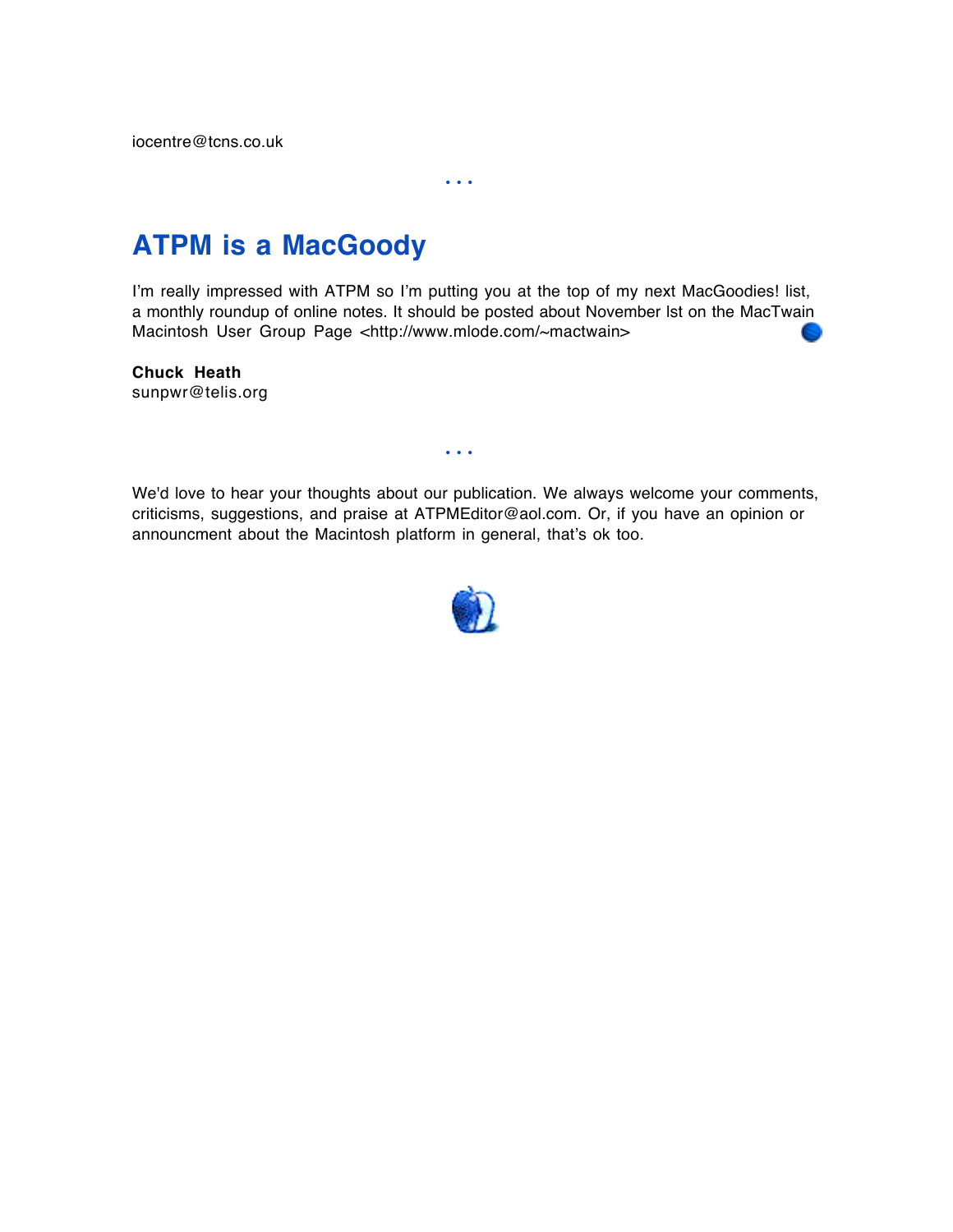# **FEATURE**

### Financially Speaking...

BY H.M. FOG, HMFog@aol.com

There's been a lot of talk lately about the changes at Apple Computer. There's been a lot of confusion on Wall Street and on Main Street as to what Apple's recently released financial numbers and recent statements by Apple executives really indicate about the health of the company. There has also been some concern about the overall direction of Apple Computer and its extraordinary operating system, the Mac OS.

This article will attempt to help readers better understand many of the issues being discussed and how recent statements by executives of Apple Computer represent a more open, better organized and more forward looking management team. It is this writer's view that Apple Computer is positioning itself quite well for the coming changes in the personal computer industry and the way that we will communicate and exchange information.

Recent statements by Dr. Gilbert Amelio, Apple's CEO, have actually added a bit more intrigue to the seemingly endless speculation of market insiders and industry pundits as to the direction of a company which has become an icon of American entrepreneurial success and technological innovation.

When a company as large and well known as Apple Computer undergoes a major change in top management, corporate focus and direction, eyes and ears turn toward every "whisper." Many are tempted to try and "read between the lines" in order to detect any subtle nuance that may represent a "signal" of further change.

Dr. Amelio recently stated to a conference of investors that the company's revenue and market share were not his top priority. Rather, his primary focus was improving the company's underlying operations and continuing to enhance the company's product lines. To many people these statements sparked a great deal of conversation about Apple's industry position and financial condition. It is this writer's view that the above-mentioned comments were no more than the honest thinking of a very bright and talented corporate chief.

A year ago, computer stores and catalogs were flooded with Macintosh Performas built around the 68k chip technology. There were also many Powerbook models which featured the 68k chips as well. Meanwhile, Apple Computer was in the latter stages of its transition to the Power PC platform. Many people felt that the decision to continue to manufacture and sell the 68k machines was a short-term attempt to do nothing but grab market share and create short-term revenue and profits by saturating consumers with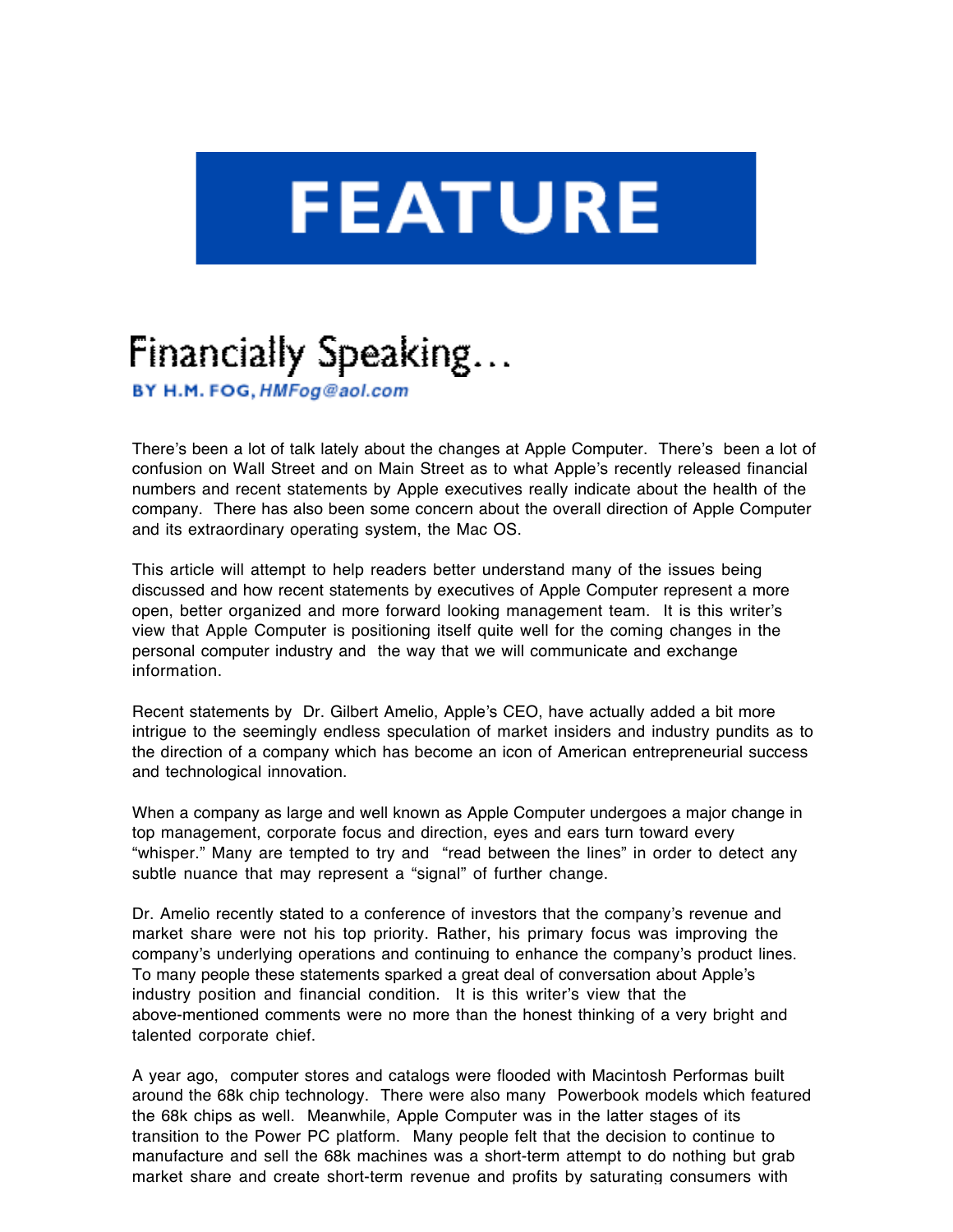lower-priced, soon-to-be-outdated, machines. And, as many of us know, this decision helped create a financial disaster for Apple Computer.

Even if the plan to increase market share and market presence through the sale of lower-priced 68k machines had been more successful in terms of immediate sales and profits, the company would have been saddled with either very unhappy customers when the future operating systems and third-party software releases were not made "backward compatible" to accommodate the 68k machines or the company would have been burdened with much larger expenses and development costs to ensure backward compatibility, not to mention the costs to developers who would want to release software products for the Mac OS. No matter how you look at it, the decision was a disaster waiting to happen.

Dr. Amelio has been working quickly to reduce the company's expenses, eliminate inefficient product lines and restore a reasonable margin or 'return" on each piece of computer hardware that is sold by Apple. This necessitates a reduction in market share and sales revenue in the short-term, in order to reap the benefits of greater efficiencies, better products and larger margins in the long-term. It does not mean that Dr. Amelio and Apple's management are writing-off any markets or are disinterested in revenue growth, it means rather that they are more interested in solid financial fundamentals than they are interested in short-term sales and immediate profits. In the last fiscal quarter Apple was able to once again establish gross profit margins above 20%. This is a tangible sign that the company is poised for efficient growth and better financial health.

It has been stated by some financial analysts that Apple's turnaround is a three-year process. It's this writer's view that if it is a three-year process than Apple Computer is well ahead of schedule. A look at last quarter's financial (three months ending 9/27/96) gives a strong indication as to the swiftness of the company's turnaround. Below are a few of the highlights appropriate to the focus of this article:

• Apple Computer achieved \$410 million in positive cash flow from operations during the quarter and reduced inventories by nearly \$400 million since June.

• Net income for the quarter was \$25 million.

• The company ended the quarter with over \$1 billion in cash and short- term investments, which is \$610 million more than its outstanding debt.

This performance indicates that the company was able to significantly reduce inventories and convert these assets into positive cash flow. In this writer's opinion, the ability to create \$410 million in positive cash flow is more important than the \$25 million in net income for the quarter. The company also has ample financial resources to sustain operations while it continues to improve and streamline its products.

• Unit shipments for the quarter were approximately 932,000, a sequential increase of 11 percent from the June 1996 quarter.

• International revenues represented 47 percent of the quarterly total.

Although the unit shipments were down compared to one year earlier, Apple Computer was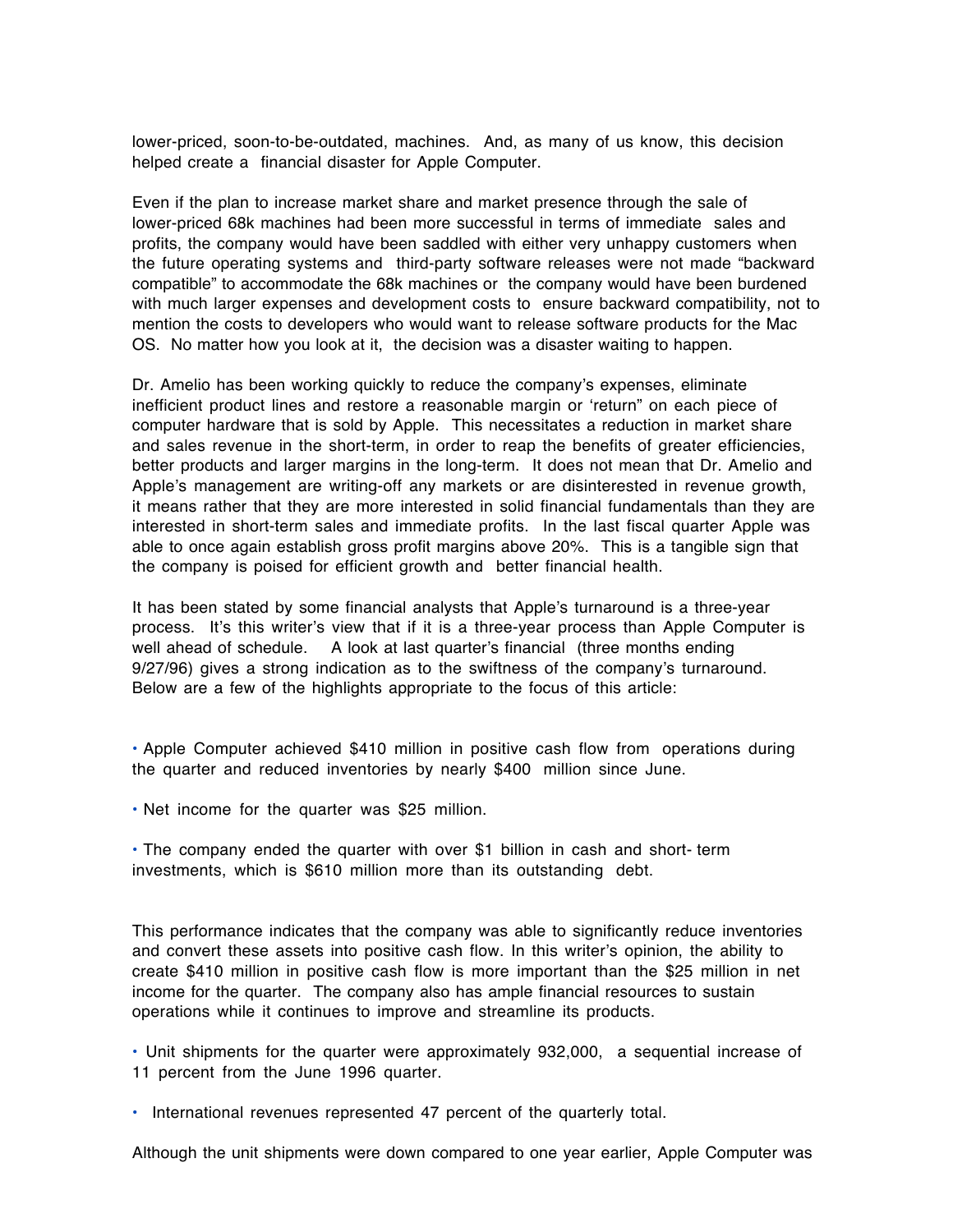able to increase unit shipments significantly from the prior quarter. This indicates that sales momentum is continuing to improve for the company's products. In addition, the Mac OS compatible computers made by Power Computing and other licensees have not been factored into these numbers. In addition, there was a lack of higher-end Powerbooks and the Performa line had yet to be updated.

The fact remains that Apple Computer has a big international presence. Those of us who live in the States mustn't forget that almost half of Apple's revenue comes from areas outside of the U.S. It also demonstrates that Apple Computer is active and competitive in several major markets throughout the world.

There has also been a lot of speculation concerning the potential acquisition of the Be OS, which runs on Mac OS compatible Power PC computers. As of this writing no formal plans have been announced concerning such an acquisition nor should speculation on this matter lead people to believe that Apple if having undue trouble developing OS 8.

From a purely financial standpoint, the development of a new operating system is an extraordinarily large investment. This is true whether the new OS is developed in-house or acquired from outside sources. Apple Computer has stated repeatedly that it will release incremental upgrades to the Mac OS and that it is in the process is in the process of completing the planning of its long term operating system strategy. Many of us have downloaded and installed the latest incremental update 7.5.5. We're also looking forward the release of System 7.6

Whether or not the acquisition of the Be OS is advantageous will be determined by evaluating the operating system in comparison to Apple's plans for the Mac OS. If the Be OS fits the strategy and can incorporate many of the system enhancements Apple has planned, than an acquisition might be an appropriate approach to furthering the development of the Mac OS. Two other factors which need to be considered are the investment required by Apple to continue its current development versus the acquisition cost of the Be OS and also the matter of time in terms of bringing an updated OS to market and thus allowing for a quicker return on investment. It is not an indication that Apple is having trouble with its current development of OS 8.

In keeping with other comments by Dr. Amelio, there is one more issue that does signal a bit of a change in Apple's approach to the market place. It's apparent that Apple's current management team does thinks that the Mac OS is an underutilized asset. As Mac users I think we can look forward to more steady and timely incremental updates and commercial upgrades.

#### I recommend that readers spend some time at the Apple home page

<http://www.apple.com> and read through the information made available concerning the company's direction and management plan. I believe that you will see that many of the recent announcements concerning the company are less new pronouncements of change and more of a refinement of the management plan that is already in place. Apple Computer will be in the fore-front of change as we revolutionize the manner in which we communicate and exchange information. Watch closely and listen carefully.

![](_page_12_Picture_9.jpeg)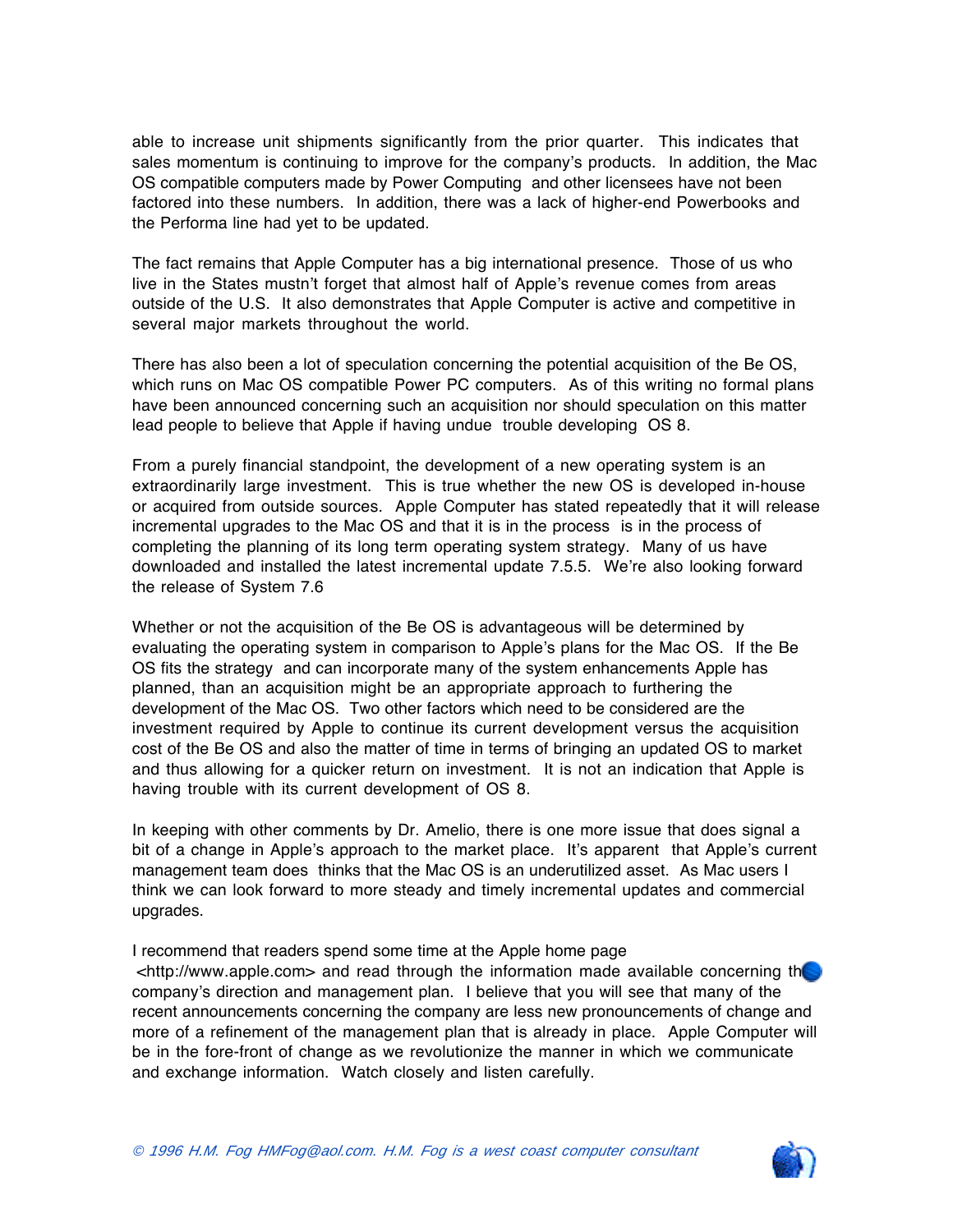who sometimes writes articles for ATPM.

![](_page_13_Picture_1.jpeg)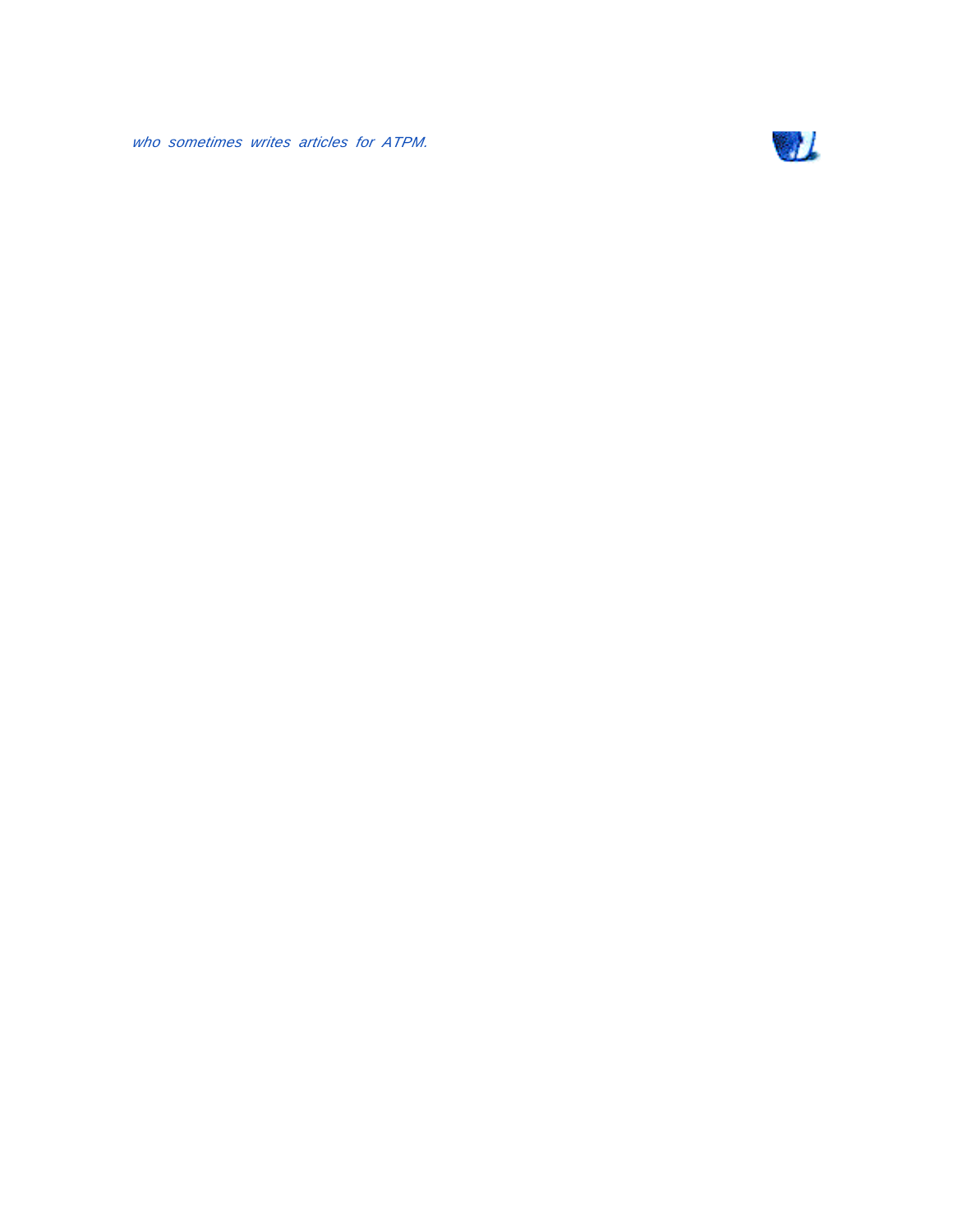![](_page_14_Picture_0.jpeg)

![](_page_14_Picture_1.jpeg)

APPLES, KIDS AND ATTITUDE, BY ROBERT PAUL LEITAO

### Babies, Cribs, Popcorn & Braces

She approached the crib in a pensive manner. The woman bent down and cautiously looked at the pink and blue paper adornments. She carefully viewed each one and then, in a very sudden move, she reached out, grabbed one of the paper tags, placed it in her purse and quietly left the church.

This was a scene that repeated itself many times during the month of October. For the past two years I have set-up a "crib project" at my church community. It works as follows: I place a baby crib toward the front of the church, I decorate it with pink and blue teddy bear tags that describe essential baby items such as diapers, infant clothing and baby blankets. People are asked to take a tag, buy the item described, bring the item to church and place the item in the crib. The items are then distributed to organizations that work directly with women and families with crisis pregnancies. The project lasts exactly one month and for the past two years has been scheduled for October.

Many times I emptied the crib of donated items only to have it filled again by the generosity of people who simply wanted to help meet the needs of others. Although the project is a lot of work, I must admit that I enjoy doing it. What I like most is that it provides a wonderful and practical opportunity for people to help other people. Some of the items requested, such as baby soap or lotion, are items that can be purchased with a manufacturer's coupon for less than a dollar. Thus, virtually no one is excluded from an opportunity to give and every item purchased and returned to the crib will not only be used but also tangibly affect the well being and quality of life of an infant or very young child.

As I mentioned, the way people initially approach the crib decorated with teddy bear tags is quite familiar. So, too, are the broad smiles and more relaxed postures as each person finds a teddy bear tag describing an item they can contribute. Many people, in all walks of life, are very happy to have an opportunity to directly help others especially a single mother or small family that's struggling to meets the needs of a newborn or soon-to-be-born baby.

The couple who came up with the idea for the crib project had a dream. They very much wanted to have children. Unfortunately, they were unable to have a child of their own. The crib project was their way of helping others who were able to have children, but who might not have ample material means to support them. Life can often work in funny ways. This couple, whom I now consider friends, hoped for a child for well over a decade. Last year, through the crib project at their church, they met a young woman who was pregnant with twine and was searching for adontive parents My friends adopted the twin hove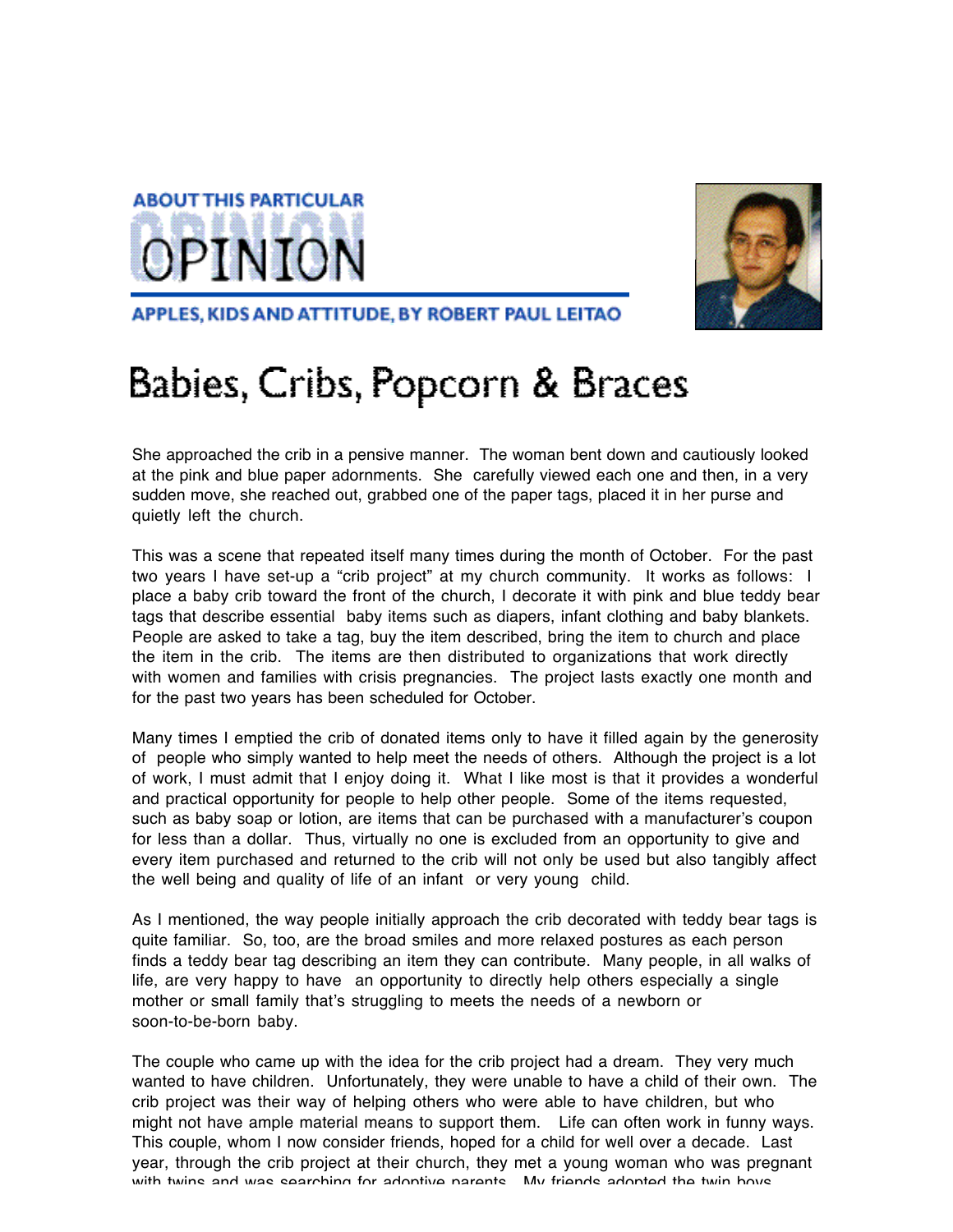Another reason that I like the crib project is because it's something that Matthew, Jessica and I do together. Everyday they were with me during October, we would go to the church together and gather the items. At home, we prepare them for delivery to various organizations which work directly with women and families beset with a crisis pregnancy. Like my friends, I also have a dream. It's a dream I've shared with Matthew and Jessica. Each day at church, Jessica looked for the pencil and paper by the prayer box so that I could write it down. Each day after I slipped the piece of paper in the box we asked all of Heaven to hear the request.

Each of us has dreams. Some are big dreams and some are small ones. In our August issue (2.08), I wrote that the last few years have been a time of transition for me. But through it all I've kept hoping for one dream in particular. That dream is also the desire of my heart. I mentioned earlier that the holidays are a very special time. We allow ourselves to be more generous, more outgoing, more jovial and a bit more fun. It's also a time many of us find renewed hope for the world and our own personal dreams, goals and desires.

Over the past eleven months Mac users have had an edge-of-the-seat ride through the ups and downs of Apple's restructuring and management changes. By the end of this calendar year a whole new generation of Macintosh computers will have been brought to market, a healthy and expanding clone market better developed and a more focused and deliberate business strategy and corporate model established. In short, it's been an exhilarating and fast-paced year of change for Apple Computer and Macintosh users. The company today is structured and is operating in a way that many of us would not have envisioned eleven months ago. But in many ways the company is much better at what it does and much more efficient in the manner by which it does it.

While many of us may not have thought that Apple Computer would be structured as it is today, we do know that the company again has a profit and is continuing to innovate its hardware products and improve the much-coveted Mac OS. In my view the company will continue to make changes and improve its products, so much so that I also believe another year from now many more things about Apple Computer will have undergone a major revision. The continuing development of the Mac OS and further advancements in computer hardware technology will again reshape how we use computers and the way in which we communicate. Because of the recent changes at Apple, the company will once again be at the forefront of innovation.

Several months ago I decided to finally get a set of braces. This was not an overnight decision. In fact, it had been postponed for about twenty years. I have been known to procrastinate and this may serve as a prime example of that habit. What I didn't know was that in addition to wearing the braces, there were certain foods I could not eat, including one of my favorite snacks — hot-air popped corn. It also meant an end to carbonated beverages. I don't mind cutting up apples and steaming my vegetables, but I do miss the popcorn (although I have been known to sneak a few kernels when I make some for the kids). I mention this simply because what I first envisioned by this decision has turned out to be more of a change than I expected. This isn't necessarily bad, just different. As a result of the changes in the way that I think about and prepare food, my diet has improved, too. I'm much more choosy about what I eat and the prefix "junk" does not apply to the foods now stored in my kitchen.

When I purchased the computer for Matthew and Jessica, I had in mind certain software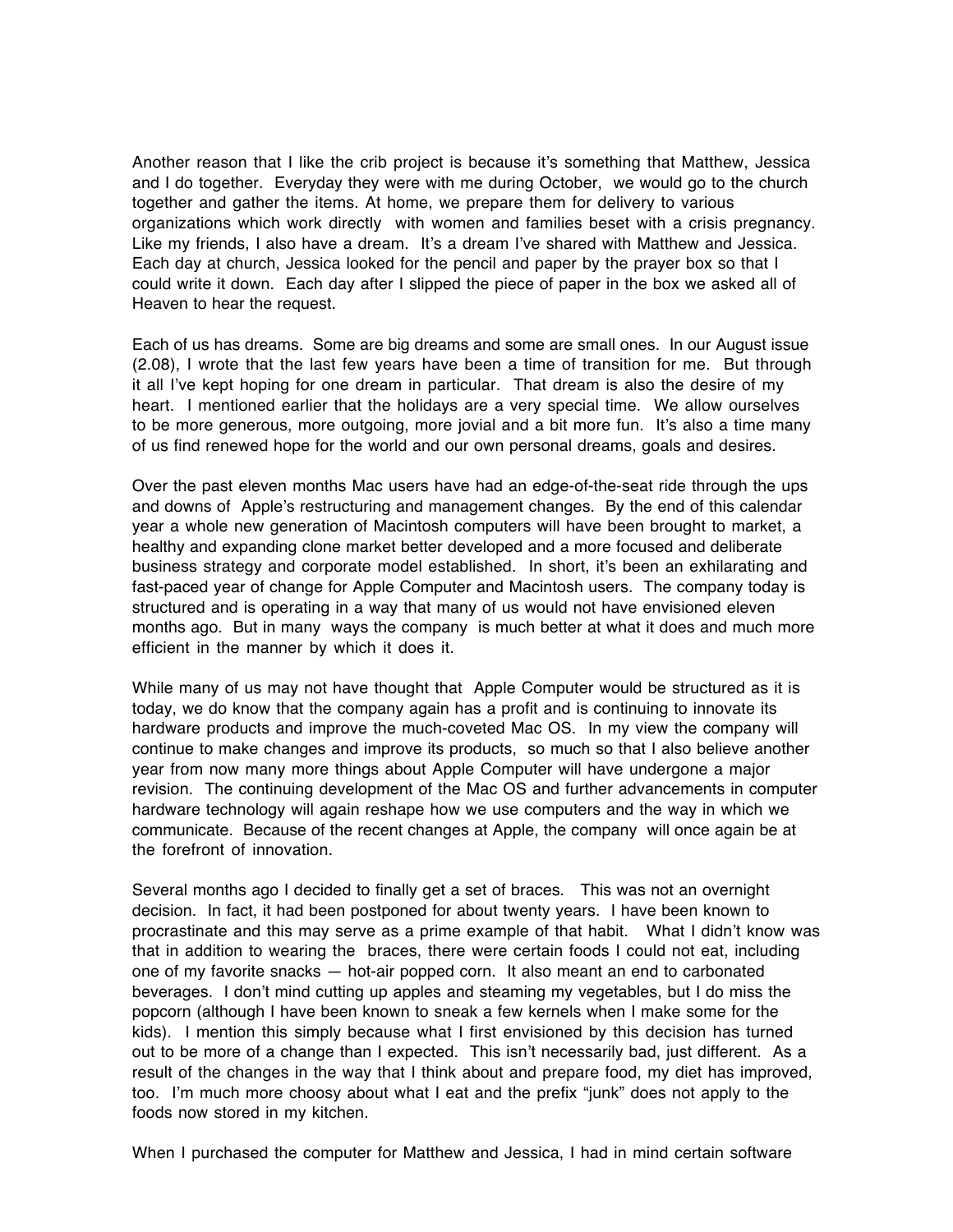titles for education and play. As I sit down to do my Christmas shopping, CD catalogs containing children's titles are now part of my gift selection repertoire. The decision to buy them a computer is still one of the best decisions I've made this year. It's also turned out to be more of a decision than I originally expected. You can be sure that under our tree will be at least one children's software title for each of them. They very much like this interactive approach to learning about the world.

When I decided to do the crib project, I had only read about it, although I talked at length with the couple who first developed the idea. It was difficult getting people excited about a project no one had ever seen.

But, from the moment the crib was put on display with its pink and blue teddy bear tags, the project was a success. By the end of the month several hundred items were contributed by people who dared to dream that they could help make life a little better, one baby item at a time.

In some cases, donated items became the first baby gifts received by a woman who was pregnant and alone, abandoned by her own family. Other new mothers were able to keep their newborns warm during the colder winter months with donated blankets, pajamas and socks. The project had captured the hearts and minds of a church community. Their gifts helped meet the needs, and sometimes fulfill the dreams of a first-time mother or small family.

This Christmas, under our tree, along with the educational CD-ROMs, the other nicely wrapped gifts and cute little packages from Kindergarten and pre-school projects that were brought home just in time for Christmas, there will be a little envelope. Inside will be written the seventeen words that I would write everyday and place in the prayer box. These words are a hopeful reminder that my dreams may still come true.

Just the other day I saw my friends (the couple who initially developed the idea for the crib project) and their twin boys. This was a wonderful opportunity for us to talk and laugh. They had just been to the doctor's office for an "ultrasound" evaluation. It appears that the twins will soon have a younger brother! Dreams do come true. Sometimes in ways we never imagined they would.

Feliz Navidad. Happy Chanukah. Merry Christmas. Happy Holidays. Wishing you a Macintosh on every desk and a dream fulfilled for every heart.

"Apples, Kids and Attitude" is © 1996 by Robert Paul Leitao, rodestar@aol.com

![](_page_16_Picture_8.jpeg)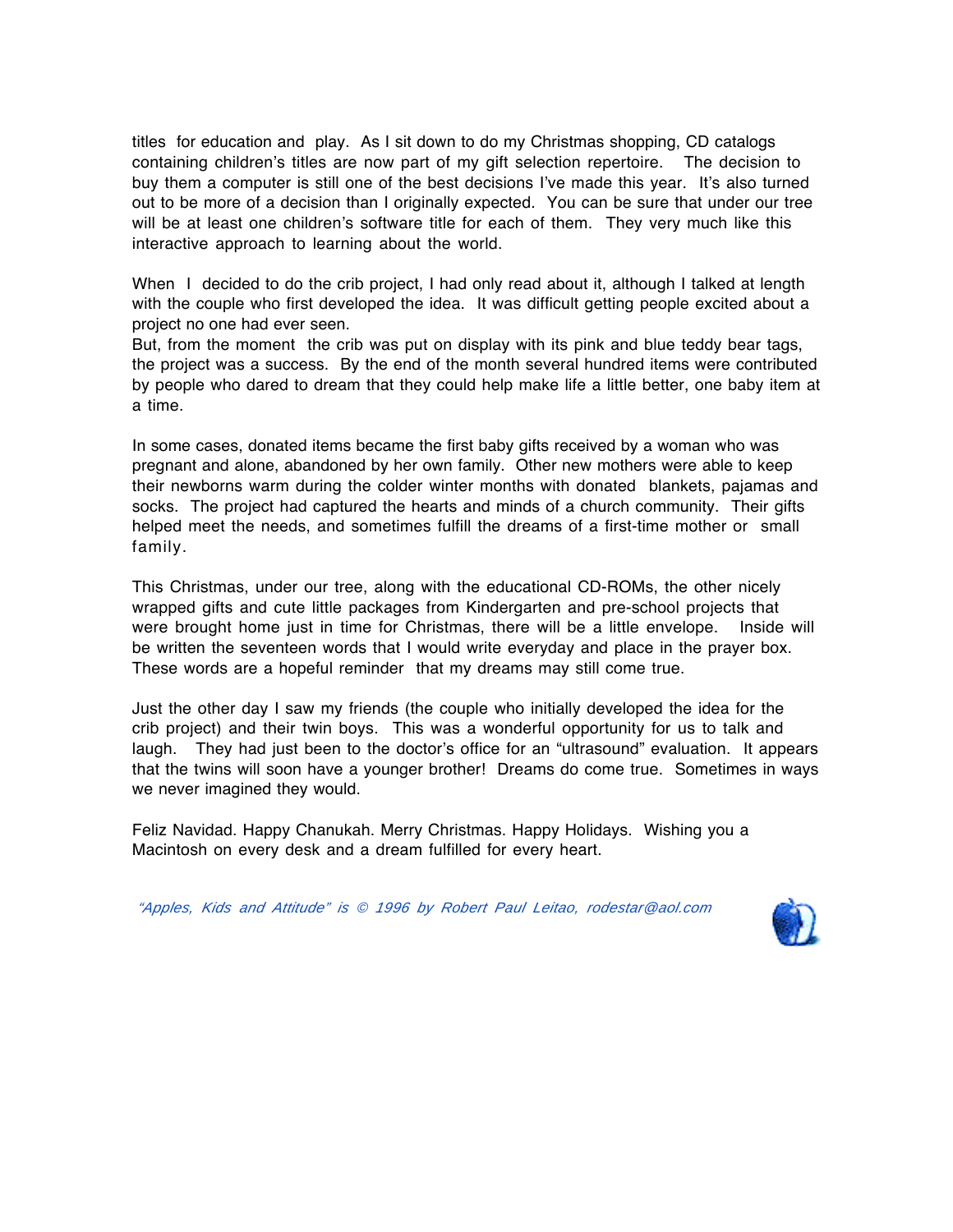### **ABOUT THIS PARTICULAR** OPINION

THE PERSONAL COMPUTING PARADIGM, BY MICHAEL TSAI

### So Goes Newton, So Goes Apple

It's been a while since we saw anything completely new come out of Apple's famous research and development centers. Most of the recent releases have simply been machines with faster processors, and software with bug fixes. After all, even the PowerBook 1400 cannot be considered industry-leading innovation; as MacWeek correctly pointed out, it is the PowerBook Apple should have released last year. However, Apple just introduced two revolutionary products that will provide some ammunition for those of us who consider Apple to be an industry leader. I am referring of course, to the Newton MessagePad 2000 and the eMate 300. Unfortunately, I haven't been able to try either of these in person, but all the spec sheets and articles I've read indicate that they should be winners.

### **The MessagePad 2000**

With its new StrongARM processor, the MessagePad 2000 should be about half a dozen times faster than it's predecessor, the MessagePad 130. Now, you might think that speed isn't necessary for a palmtop. After all, the old Newtons were quick, and they aren't expected to do too much heavy calculating anyway. In this case though, every MHz of processing power makes a difference. Newton OS 2.0 quieted those who criticized the accuracy of the Newton's handwriting recognition. The faster processor will quiet those who found it too slow. Furthermore, it will make possible several technologies that have yet to be seen in a palmtop, such as speech synthesis, and even voice recognition. The StrongARM, coupled with the larger screen should make the Newton an even more useful product than it already is.

Unfortunately, it will take a while for people to realize how powerful Apple's new PDAs really are. The company has been criticized for not marketing its products well enough. The original Newton was, thanks to John Sculley, one of Apple's most successfully advertised products. Just about everyone I knew at the time had heard of Newton before it was even released. When I finally saw one at MacWorld, I was surprised and disappointed at the same time. The Newton was one of the most amazing and promising products I'd ever seen, but it just wasn't what it was cracked up to be.

In typical Apple-bashing style, the press made the Newton  $-$  and all it stood for  $-$  sound like a joke. I think they set the entire PDA market back a year by coloring the public's perception of how useful handheld computers actually were. The MessagePad 2000 doesn't contain any of the original's shortcomings, but it will still take a long time for people to realize this. If Apple had waited until this year to announce its Newton plans, and introduced the MessagePad 2000 as its first handheld, public perception would be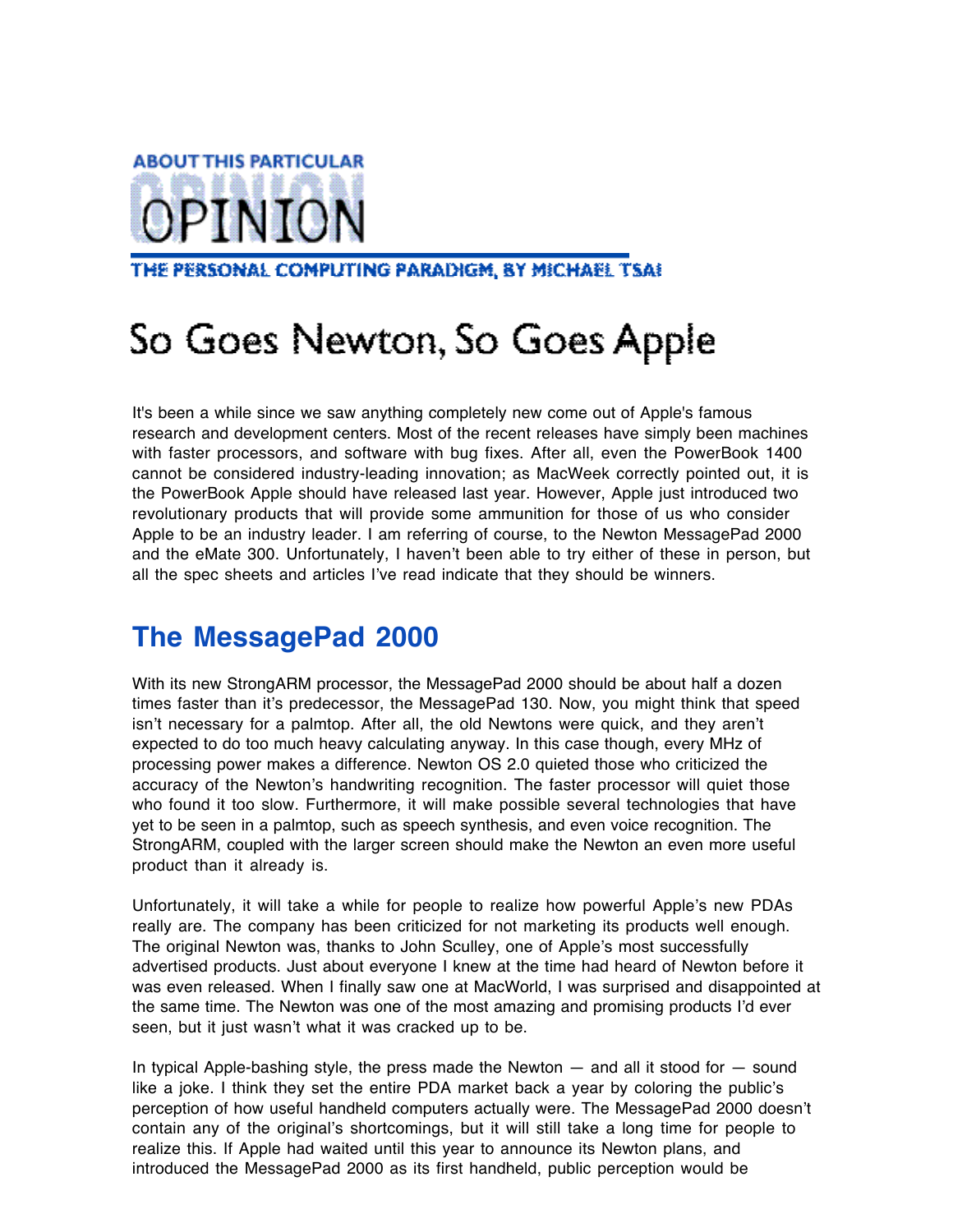radically different.

Of course, it doesn't do any good to realize this in hindsight, so Apple needs to do what it can to make the best of the situation. Perhaps it should stop calling the Newton a PDA, or tell the world that the Newton is a Network Computer. After all, it can browse the web, check email, and do all the other things that everyone is expecting of NC's. During their times of financial trouble, many people suggested that Apple drop or sell the Newton division. I'm glad they didn't, but they also need to decide what they want the Newton to be. The Newton is much more than an organizer, and contact manager, and it's also much more than a Network Computer. It's a versatile tool, and people need to realize that.

### **The eMate 300**

I applaud Apple for creating the eMate 300, a clamshell version of the MessagePad aimed at the education market, with a keyboard. There are many schools who want units in the under \$1000 price range that are reliable and need little maintenance. But by making education the first channel for the eMate's market, Apple is once again introducing a stereotype into the public. The eMate is underpowered compared to the MessagePad 2000, presumably to keep the price down. How much trouble would it have been to make a faster version for the business market? By making the \*only\* eMate a slow machine for the education market, Apple risks the public thinking that \*all\* eMates are underpowered children's toys.

The eMate does not ship with a web browser — not because it can't run one, but because Apple doesn't think educators want their students surfing the web without supervision. This is a horrible oversight. Schools are clamoring to get their students access to web browsers, and it's far easier to prevent a built-in browser from being used than it is to add a browser later. I'm sure that many teachers will not realize that the eMate can function as a Network Computer because it doesn't come with the software. Wouldn't it have been easier to make it "web-ready" and to have a option to password protect the browser software?

### **History Repeats Itself**

The Newton seems to be following in the steps of the Macintosh line. It started off as revolutionary, and expensive, but is now both a good deal, and the leader in its class. Apple's interface group clearly spent a lot of time refining Newton OS, and the result is a clean and quick interface that is probably more intuitive than Mac OS. Microsoft, noticing the potential of the PDA market announced that it was working on Windows CE, a version of its popular operating system that will run on handheld computers (though I believe it will require a keyboard). However, at least in the beginning, it will not be able to compete with Newton OS because will take up too much memory and screen space.

The Newton story is in many ways like the Mac story of the 1980s. The Newton was the first of its kind to get out the door, and is recognized as being the best in its market, but price, quirks, and marketing prevented it from being what it could have been. Now, there is more competition in the market that Apple created, and it is no longer clear whether a superior product is enough to overcome the initial public perception of the Newton as a toy. In any event, I think the success (or failure) of the Newton will dictate how well Apple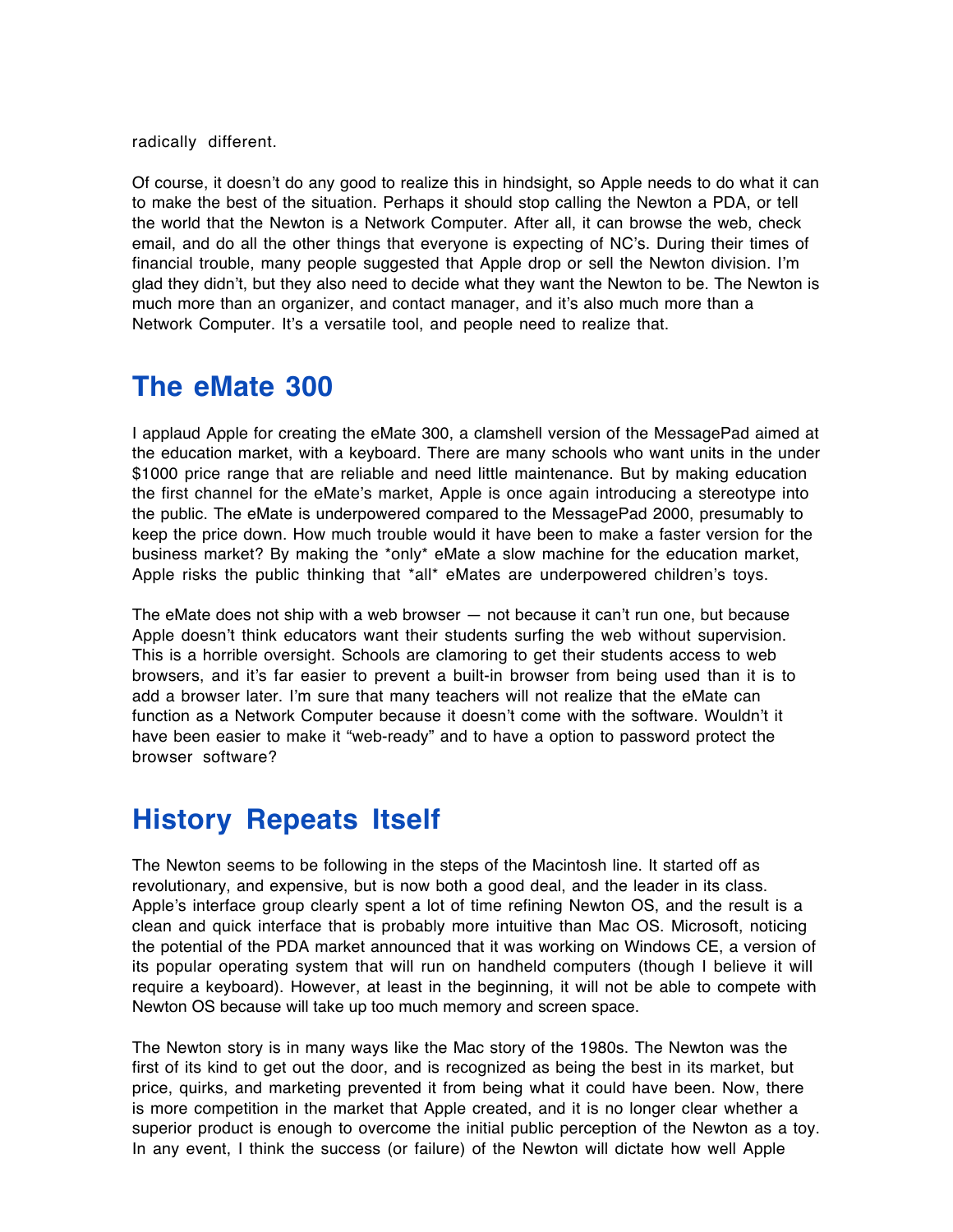does in general. Both the new Newtons and the new PowerBooks are in short supply. If Apple can get its Newton marketing and production acts together, it will be a good indication of how well it can focus its Mac efforts. As always, the technology is there; it's just a question of getting it into the publics' hands — and minds.

"The Personal Computing Paradigm" is ©1996 by Michael Tsai, mjt@sover.net.

![](_page_19_Picture_2.jpeg)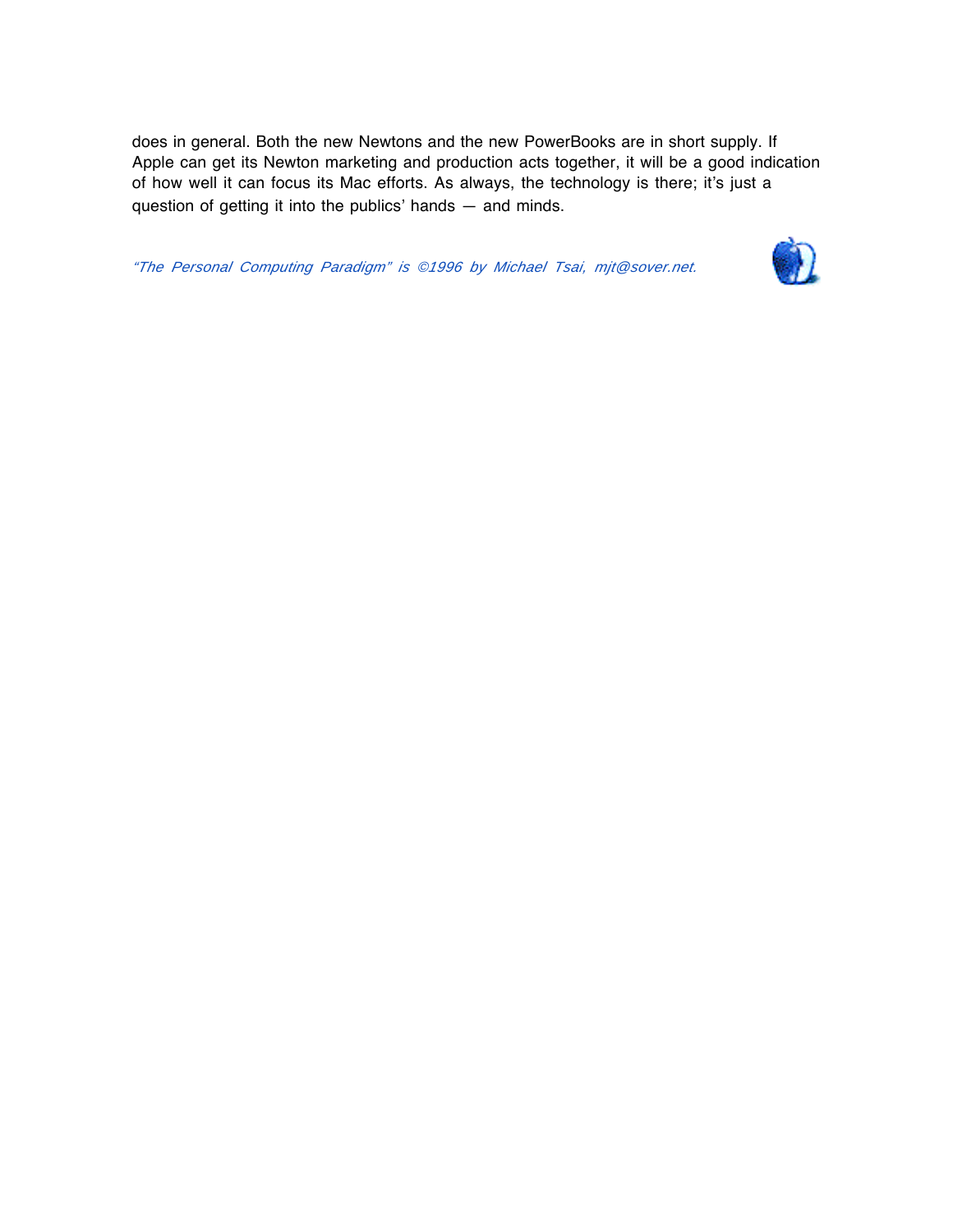![](_page_20_Picture_0.jpeg)

![](_page_20_Picture_1.jpeg)

BY HEATHER ISAACSON, click here for more

### Me and my Mac

I live in a very small hamlet in the backwoods of Southern Alberta, Canada. It has a few houses surrounding a general store, gas station and a fire hall just across the road. It also has an ice cream and craft shop that is only open in the summer months when our town is "invaded" by campers from the city.

My first introduction to computers was when I took a course at the local high school during the 1992-1993 school year. I took the course to qualify for admission to the Business and Industry, Communication Arts Program at my local college. My dream was to be a journalist and writer.

I enrolled in a computer programming class at the high school and learned early that IBM users have an attitude of superiority. This bothered me right away. I was impressed with an advertisement that I saw on TV which featured people on a job site all waiting to use a Macintosh. The Mac was user friendly. In the commercial the bosses were impressed with how many people wanted to use the Mac. The people in the commercial were diplomatic in not putting down the competition, yet the words "user friendly" stuck in my mind.

The class required that I learn about both Apple and IBM, but we were expected to do our assignments on the IBM. To discourage us from being converted to the Mac, the IBM lab had shiny, new IBM-compatibles with the latest version of MS-DOS along with an instructor from the USA. he was an expert on computers and delivered a continuous, high-pressure sales pitch during each class. In the Apple lab, however, we were using ancient, dirty and second-hand computers. I was confused by all this and so I refused to learn all the computer language that you had to learn just to run the IBM. I chose to do all my assignments on the old Apple and thus learned the wonder of computers without having to go through a maze of codes and computer language just to find my stuff. Of course, a mouse was not supplied in either lab.

Using the Apple I learned how I could correct all my work and move things around and edit stuff and all without the need to retype. I could add, subtract, save and delete with ease. The most wonderful thing was spell check. I could also save all my stuff on disc without using up a tree. This was in sharp contrast to using my old typewriter. I used to retype and retype until everything was perfect without using "white out" because my typing instructor in high school called it "bird poop" and refused to accept any paper that contained it. My only complaint was that things were not compatible between the Apple and IBM which would have allowed a person to go from IBM to Apple without the need to retype. While at the high school I used all my spare lab time in the Apple Lab. My grade was reduced because I didn't learn the IBM well enough but I passed the class because I could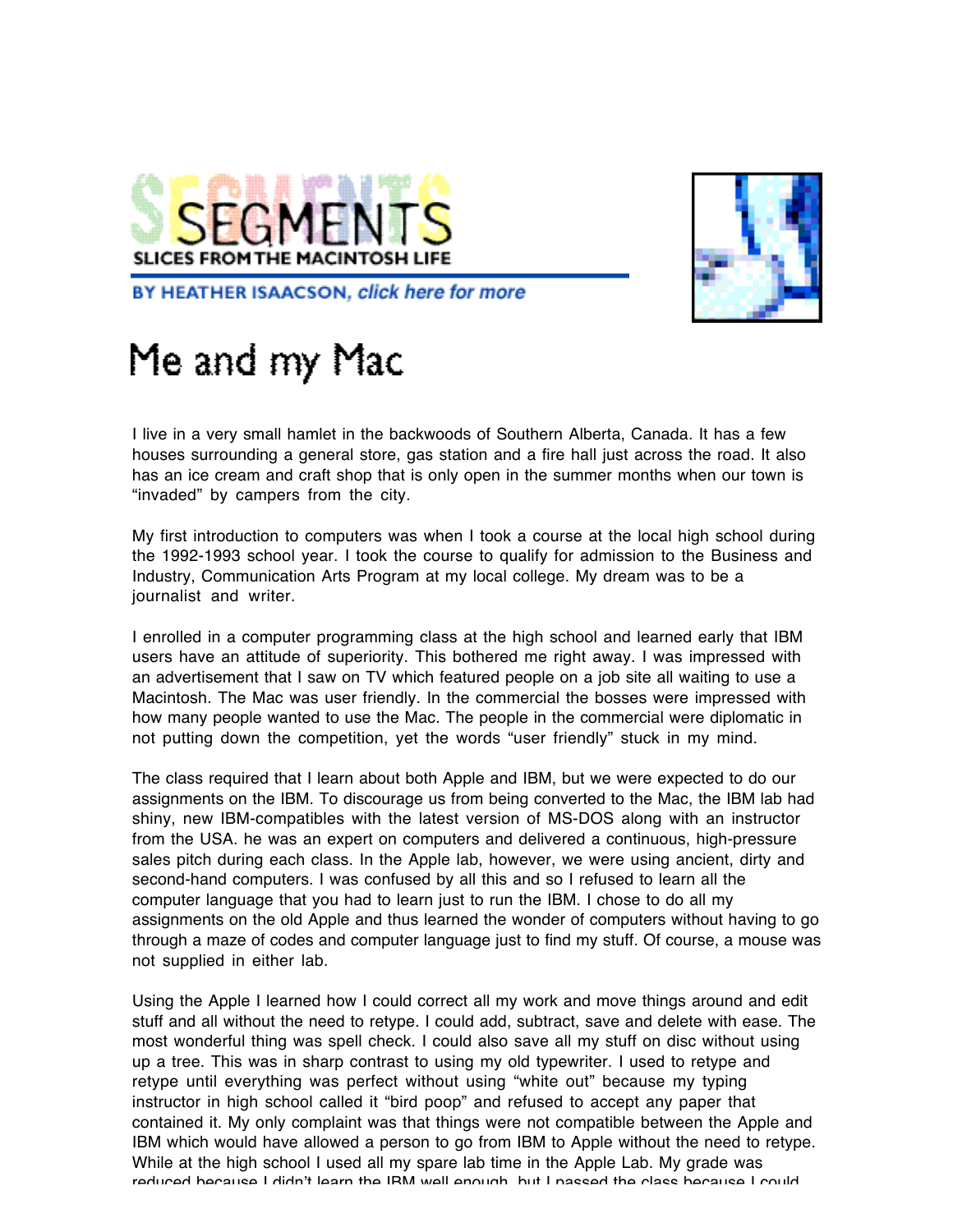prove that I new the basics. This allowed me to move on to the college program.

I arrived at Lethbridge Community College to find out that the whole Communication Arts Program was exclusively Macintosh. Oh, was I relieved! They started us working on LCII's with PageMaker, Word Perfect, Click Art, Super Paint, Excel and MacWrite. I was in heaven. During my second year, I was involved in the production of a newspaper and magazine using the same programs on a Macintosh SE.

When I was close to graduation, the computer people at the college (all IBM people) allowed us to try out the internet on an IBM-compatible for approximately 15 minutes per person. No pictures, just white words on a black screen. We were allowed to try a scanner for about half an hour. Fortunately, The local daily newspaper ("The Lethbridge Herald"), is an all Macintosh environment and it filled in the gaps in our education. We were able to learn about scanners and wonderful gadgets for photography that eliminate the use of the "wet" darkroom.

On a field trip, the graduating class toured the much larger daily newspaper, "The Calgary Herald". The place is "user friendly" and everything is Macintosh. It seemed like science fiction. For the first time I saw large monitors that showed the entire newspaper page that was being worked on and the computer had a "garage" to plug in a power book, like it was a car ( a PowerBook Duo Dock). There was no retyping or having to wait until your disc is translated. Awesome! I also saw digital cameras that went straight into the computer without manipulating the photo first. I graduated in May of 1995 with high grades and was complimented for having learned more about computers than they had to teach me.

When I'm not at work I'm now at home with my Macintosh Performa 5200CD. It is my first personal computer which I bought in April 1996. "Me and my Mac" are working on a steady stream of writing assignments, complete with deadlines. I used my Mac to do a column last winter for a smaller local paper, "The Quarter Section." The newspaper was comprised of one editor, one advertising manager, one distributor and one Macintosh Performa that was hooked up to a scanner and printer. My Column was called "Backwoods Observations" and it was about local birding, how to build bird houses and bird feeders and the habits of birds in the wild.

This past summer I did mountain hiking and used my Mac to write reviews on hikes in the area for the "Waterton/Glacier Views". This is a seasonal paper that runs as long as the park is open. It's also another paper that is completely Macintosh equipped. It is so pleasant to be able to hand a disc to the editor and not have any hassles. I have also used my Mac to write for an environmental newsletter published in Lethbridge.

"Me and my Mac" have been traveling on the internet, too. However, I am new to the internet and I have a lot to learn. But learning I am! So far I have learned how to travel on the internet anywhere I want to go. I have joined a discussion group and I'm an "aunt on-line" with 6 nieces and nephews who write regularly from their home school in Utah, USA.

I have tried Turbo Gopher twice, I find it slower than Netscape and it does the same thing. I have learned how to use Netscape (I think). I also have more questions than knowledge these days about the internet but I am interested in learning more.

As I mentioned, I live in the backwoods of Southern Alberta, Canada. I work during the day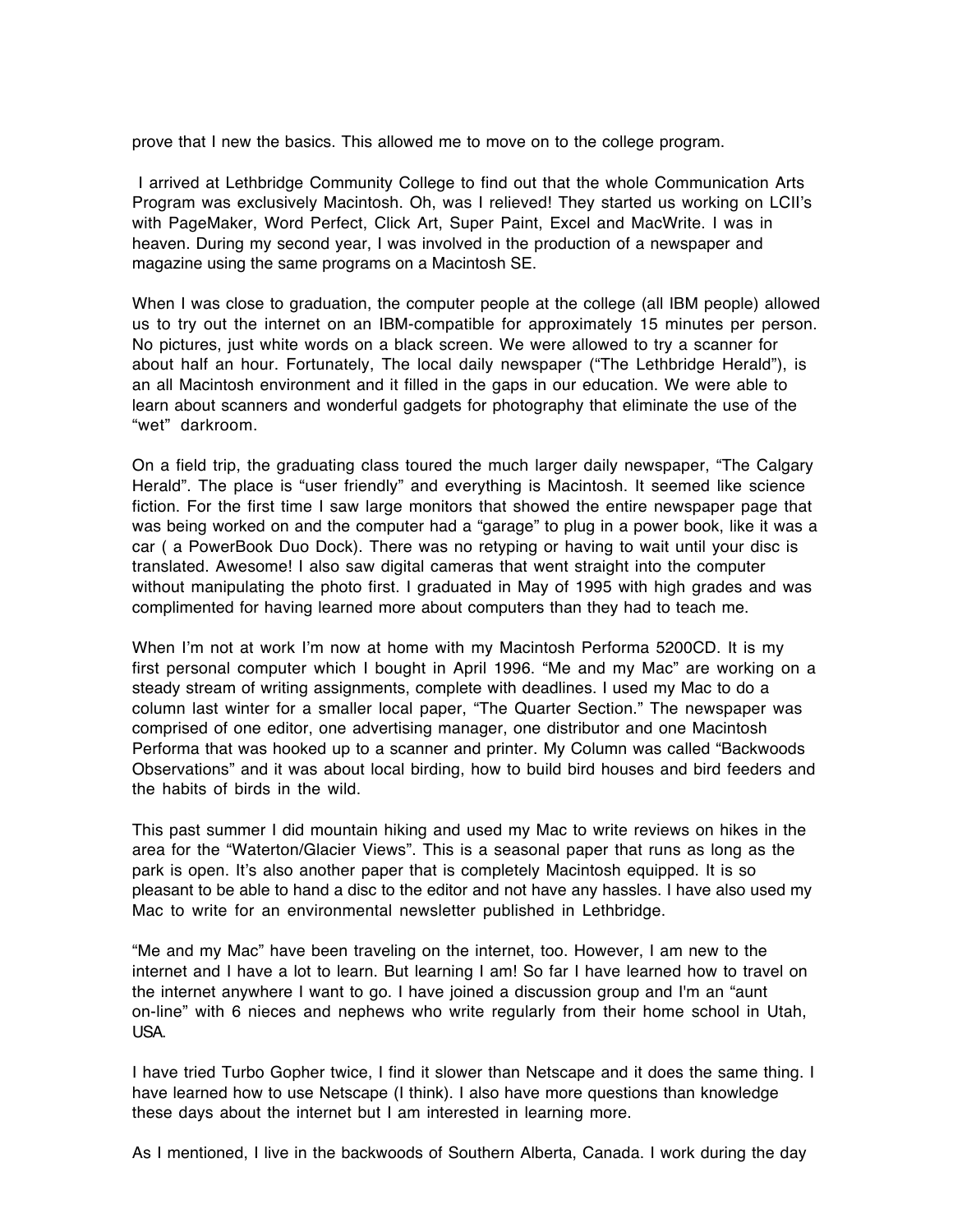as a housekeeper for a company located in the Waterton International Peace Park and in the summer I also do gardening. They are not converted to the Macintosh. When I was asked to do the inventory sheets for the housekeeping, I was so happy to come home to my Mac and use the spreadsheet component of Claris Works. The boss was impressed. This is the first step to conversion.

Last year I worked for a ski resort and I had to do some inventory sheets on a long, drawn out program while using an old IBM-compatible. All the while I was wishing that I had a Mac with a quicker and more efficient spread sheet program.

My current job helps me to pay off my student loan a little faster. If I need to work out side of my home it might as well be a pleasant place to work no matter what I have to do. As the saying goes "Do what you have to do until you arrive at doing what it is you want to do". I don't know who said it first. So, I do what I want to, while working at what I have to, just to pay the bills.

I love my Mac, and we are going places.

"Me and my Mac" is © 1996 Heather Isaacson, pearl@agt.net. This article was proudly prepared using my copy of Claris Works.

![](_page_22_Picture_5.jpeg)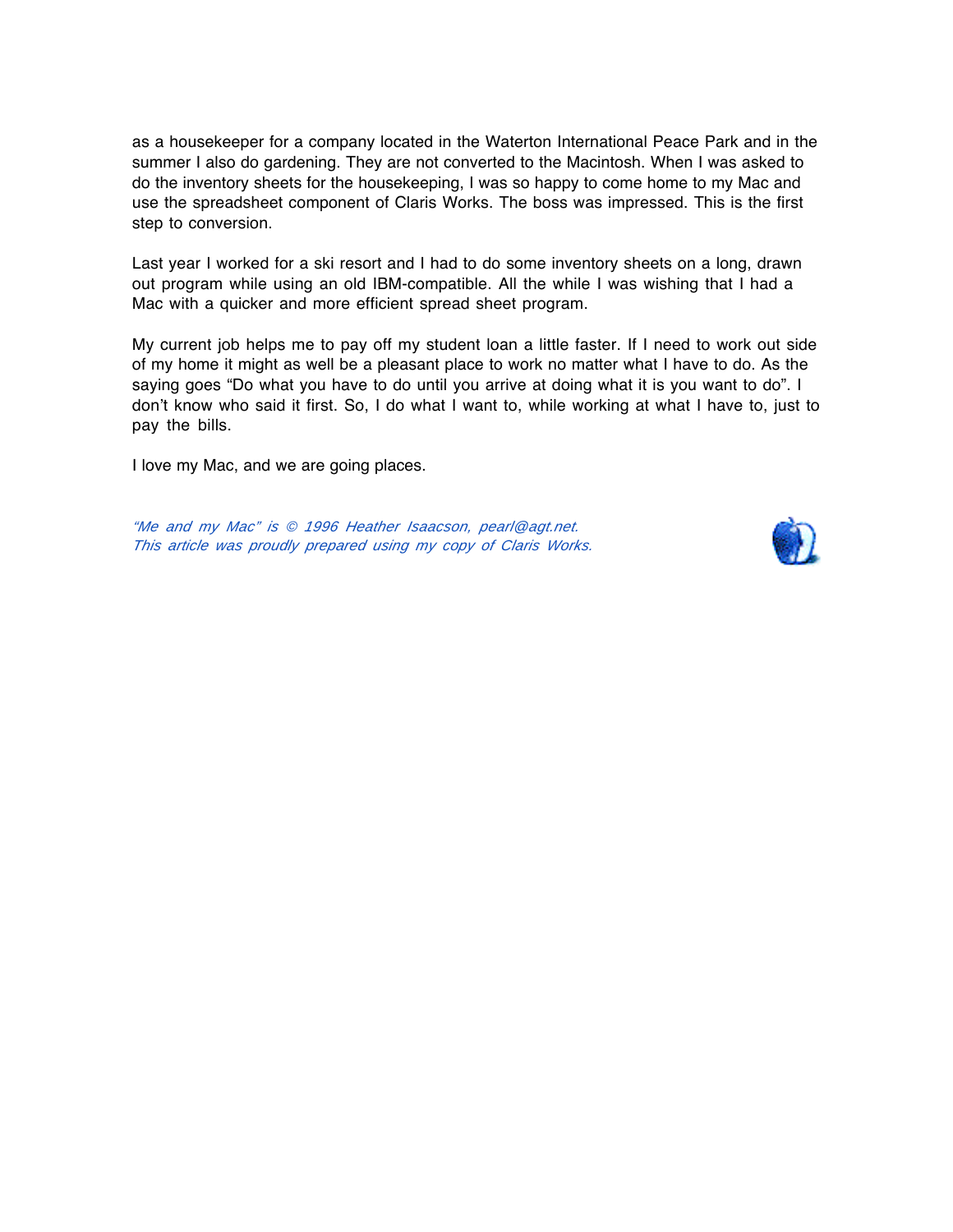![](_page_23_Picture_0.jpeg)

![](_page_23_Picture_1.jpeg)

**MACMAN TO THE RESCUE! BY MIKE SHIELDS** 

One year of writing for ATPM and life has intervened again. So, if any of this makes sense along the way, forgive me.

Scott's doing fine, thanks for asking. On what would have been his birthday had he gone to term, he weighed 8 pounds, 4 ounces. He's almost up to my original weight of 8 pounds, 13 ounces, which I'm still trying to get back to.

"Huge life" has taken a considerably ugly turn. All at once, I was informed that I must be "certified," that Huge is launching a new project that will guarantee I won't be here much longer, and my badge expired. Coincidence or psychic phenomenon? You be the judge!

My badge expired a week ago Thursday. This means I'm no longer "legal" here at Huge. I haven't been lounging around or anything, because what passes for security here has no clue, or they know me. I just walk right by as if I own the place, and everything's fine as long as they don't look too closely at my badge, which broadcasts to the free world "11-07-96". Of course, my start date wasn't until the 13th, but whose counting. That's right, one year at Huge. I found out today from someone who knows someone at Dreamworks SKG that they've decided the Playa Del Rey site has become too costly. So they're going to purchase CBS Studio Center near my old stomping grounds in Studio City, which proves that maybe, you can go home again.

So, my late lamented badge lies in a mountain of paperwork. The badge request was made properly. I turned the form in on time. Then, some "higher up" decided that contract workers shouldn't have off-hours access. What this means is that if you need me to come out and make sure your Network Control Panel is set to Ethernet at 3am, I can't get into the facility to do it. So, my supervisor's supervisor signed the appropriate paperwork. Unfortunately, the fine people at Badge & ID think the paperwork has been processed, and I already have my badge. Problem is, it hasn't, and I don't. So, the off hours request has gone unheeded, because the people that need to ok it are either out of the country, or making our city safe by serving jury duty. Therefore, their supervisor needs to ok it, but for some reason, hasn't gotten around to it. So, this gives me time to sit here and hack out my column — late.

Yet another thing to ensure my life is a living hell — Project Houston. Now, to learn about Houston, certain people were sent to Tuscon for training. As opposed to the people that were sent to Houston for Project Tuscon training. But I digress. Some free thinking individual at CSC sold Huge the Brooklyn Bridge. The concept is simple. Instead of the currently distributed desktop architecture, create an additional level of servers that hold all the applications. This will free up space on your hard drive, presumably to hold more data. Personally I feel it's going to create an outbreak of local versions of MYST but Anyway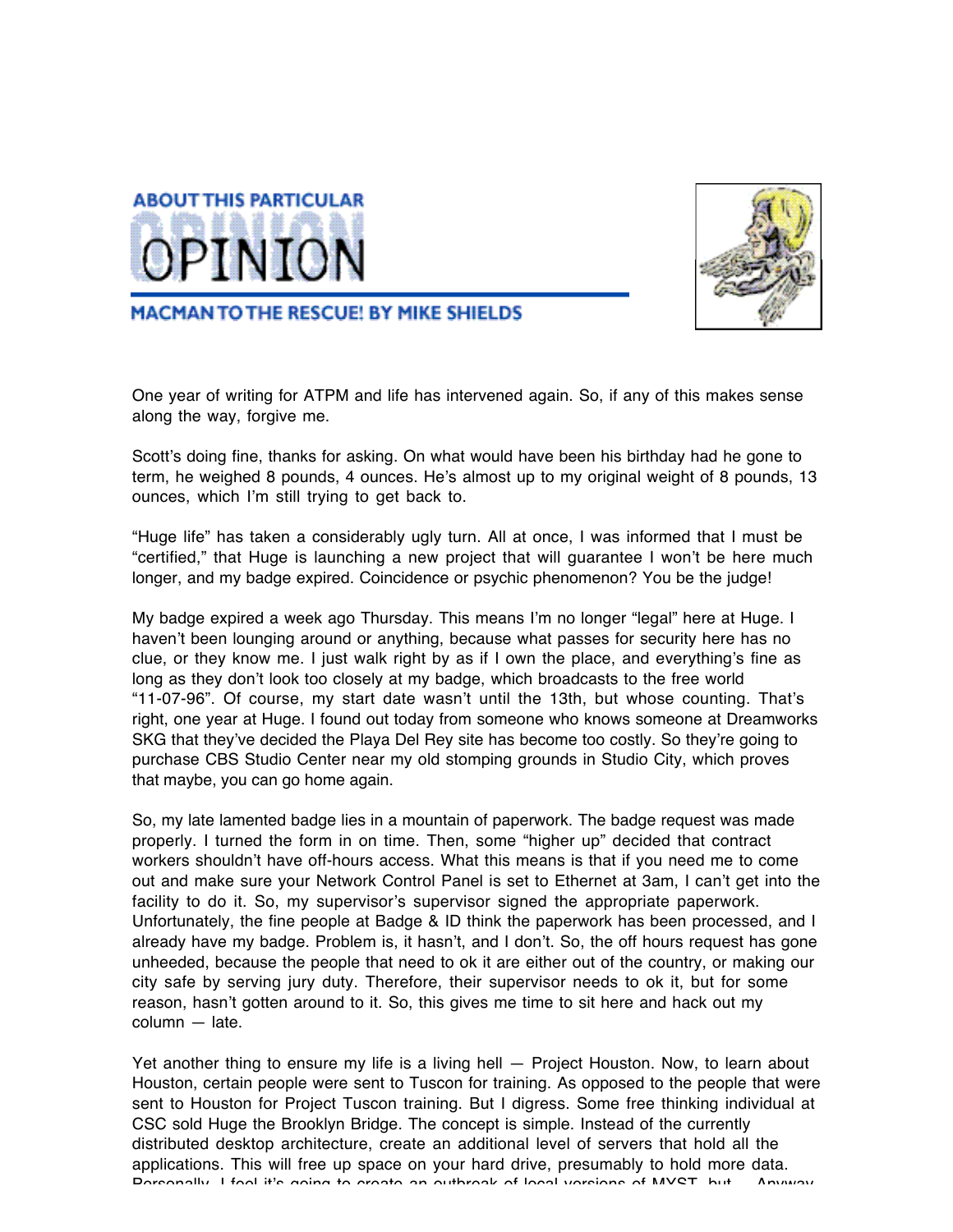this was probably done to justify the above-mentioned person's job. We won't see the end result for awhile, so I'll let you know. Probably around February. Which will mark my one year writing for ATPM.

Which brings up the certification issue. I don't know if I mentioned this before, but we've been undergoing a certification process here for about four months. It all started when Huge decided that CSC wasn't doing a good enough job. Nevermind that we're consistently turning in record metrics, marred only occasionally by the good folks at the Help Center in San Diego (who can't get us a ticket on time if their life depended on it). So, in response, CSC came up with the Training Accreditation Program, or TAP (I'm sure I've already told you of our company's love affair with acronyms). As a CSC Desktop Support Technician, I've suddenly been asked to be an expert about DOS and Windows in addition to my demonstrated expertise with the Mac Platform.

I've always contended that you can't spell DOS without, 'Duh', but there I was, dutifully seated in the conference room to attempt a 20 question DOS test. Which I failed. Miserably. Same with the Windows test two weeks later. I didn't expect to pass, but I did expect to be able to answer relevant questions. Instead, what I got were questions like, "What are the 17 switches you can use with the QMM command?" So, when it came to the Mac test, I was feeling pretty good. After all, I am a Mac Tech at Huge Aircrash. So, like the dutiful son, I sat down, prepared. It wasn't pretty - trick question after trick question. Furthermore, the acceptable margin of error was not good. You could only miss one question. It makes it doubly hard when the correct answer isn't even part of the multiple choice.

Did I mention that the company I'm contracted to commissioned these tests? I didn't? Well, it's almost irrelevant because a couple of months go by and, lo and behold, I find out not only didn't I pass, but that CSC is scrapping the test in favor of their own. Of course, I was given this tidbit a mere hour before the next test. This one was a little better. We were given 50 questions and told 75% and above is a passing grade. Personally, I thought I had taken my last test when I graduated USC. The result was just announced in front of God and everybody — I'm now TAP Certified. I get a certificate signed by people I don't even know, and a little cloissonne pin to put on my badge. I can use it to hide the expiration date.

Happy Thanksgiving, Everyone.

### **You've Got Questions!!!**

I've got answers? Well, it seems that last month, of few of you were indeed awake, which apparently is more than I can say for myself. Blame it on constantly typing with deadline quickly approaching. I was informed by some of you that Stuffit Expander is actually free, yes free, for the asking. The ones you have to pay for include, but aren't limited to, Stuffit Deluxe, Drop Stuff with Expander Enhancer, and Stuffit Lite.

• • •

This reader put it best:

Actually, stuffit expander is a FREE program for the limited capabilities that the normal download comes with (.sit, .hqx, .bin). It's when you want to buy DropStuff with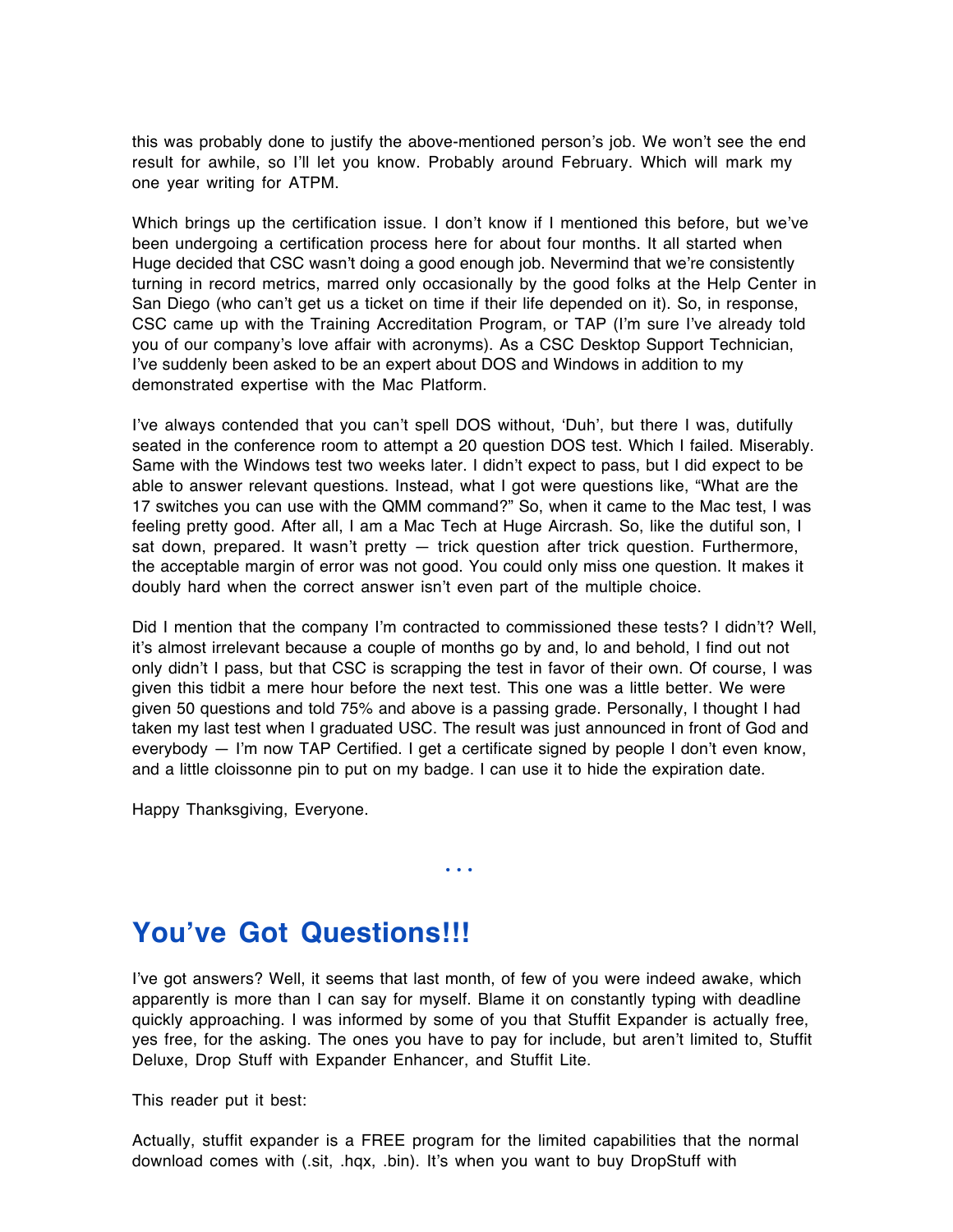ExpanderEnhancer that you have to pay. This extension includes a drag and drop stuffing program and enhances Expander so it can handle ANY file that you can get from the net. Pretty handy. Nice random thoughts. =)

**Todd — Todd Clements** Todd\_Clements@hmc.edu

Yes Todd, you're correct. [Although Expander Enhancer cannot expand password protected zip files. -Ed] As always, the earliest postmark wins, however, we received this from another fine reader:

• • •

The answer supplied in About This Particular Mac is not quite precise, in my opinion.

StuffIt Expander is an essential utility, but it does nothing other than expand compressed archives and is freeware. I insist you grab a copy!

StuffIt Lite is Aladdin's shareware utility for creating and managing StuffIt archives, and does the decompression as well. I've used it for several years, and I suggest you try it out if you want to create StuffIt archives at some point.

StuffIt Deluxe is a complete compression solution and has scads of features which you may need in the future if you need to handle a lot of compressed archives (I am eagerly awaiting my copy from Aladdin).

#### **Mike Poplawski**

mpoplaws@mail.educ.gov.bc.ca

Thanks for the succinct answer, Mike. Again, I blame the hour of my missives. After all, I did at the time say I was running out, and the time is late. Now, can you get me financing for my film?

• • •

When I installed 7.5... it showed me how to make the launcher icons big or small. I do not remember what it was. I can't find the ans. in the Guide. What is the trick?

#### **Max Manshel**

MaxM7@aol.com

OK, there are two ways to resolve this one. One is more right than the other. You be the judge. Go to your Monitors control panel, click on "Options." If you have two resolutions of screen size available, pick the other one. This will not only shrink down your buttons, but your entire screen.

The method you probably read about in your manual was to go to the Launcher, then click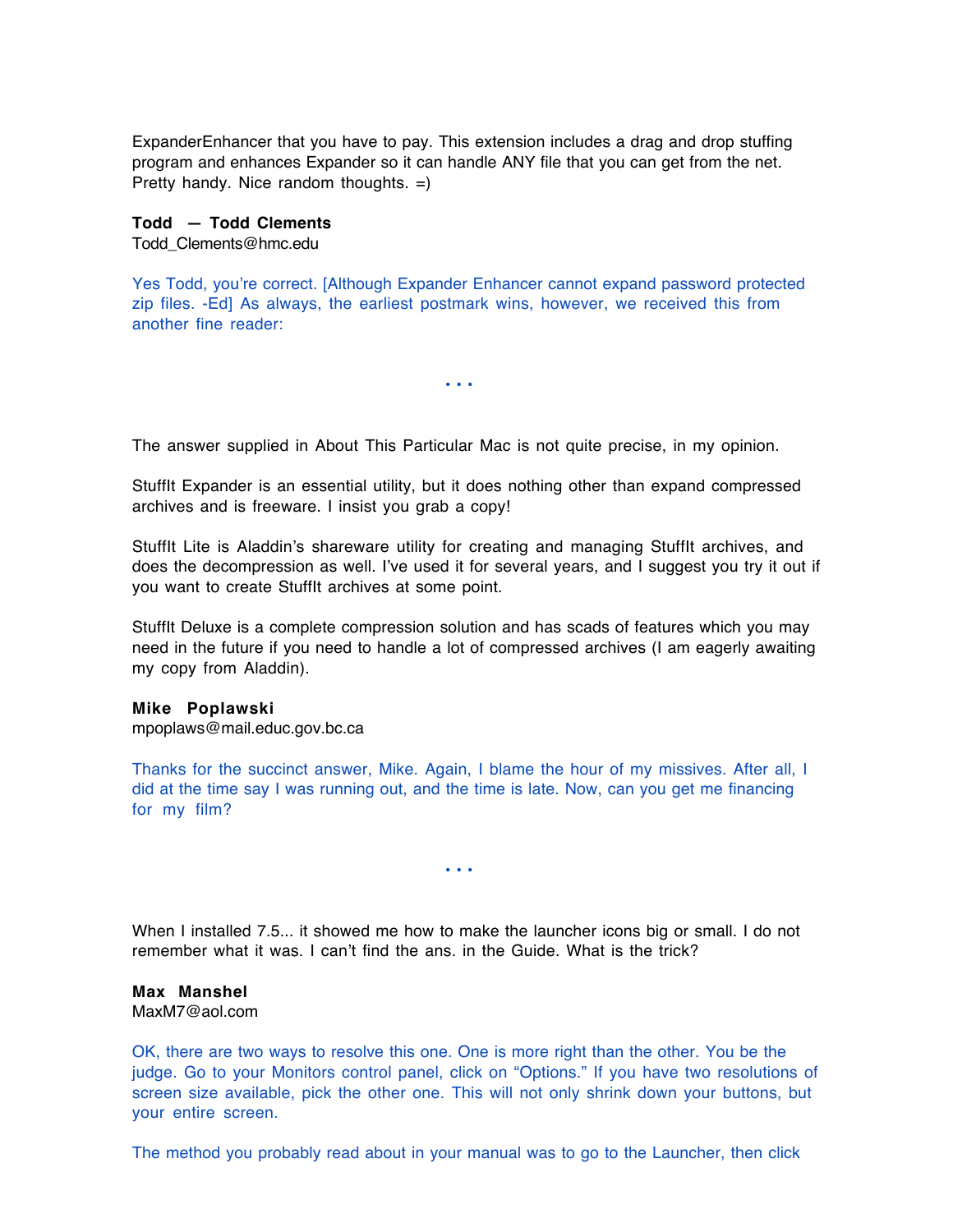and hold on the background. A pop-up menu will appear with three options; Small, Medium, or Large Buttons (which is like a midget psychic escaped from jail — a small medium, at large). Anyway, select the size you like, go forth, and sin no more. Or you can go fifth.

• • •

What does it mean when I am unable to drag your APTM enclosure to the desktop to expand and read? It just rubberbands back. Possibly a corrupted download?

I had this same rubberband problem with MacAssistant Newsletter about a month ago. Now using Claris Emailer 1.0v3. These are the only two instances in 100+ hours a month on this 7100/66av, 56/1.2, System 7.5.5, >>using FreePPP2.5v2 and now, OT1.1.1.

#### **Chuck Heath**

sunpwr@telis.org

Well, by the look of things, I'd say that, for whatever reason, your Drag & Drop function has been disabled. Which concerns me, because it should be built into the system you're running. Go to your Extensions Manager, and make sure Drag and Drop is turned on. Also check out the individual apps and see if there's a switch which turns off D&D. This is all I can come up with, Chuck. I'll scan the newsgroups, and see if anyone else is having this problem.

And, don't worry Chuck. I don't feel slighted that you couldn't come to me with this problem. Let's open this one up for the readers. Bueller? Anyone?

• • •

Read your issue through Macworld. Hope you can assist as I am at my wits end. I have a Power Mac 7500/100 and it runs perfectly-almost. You see I seem to have a constant problem when I log off from Netscape 3 Gold. After log off, all mouse clicks and computer applications open at a sticky, snails pace. I have tried Norton Disc Docter but it doesn't seem to help. What am I missing here.

Help!!!!

#### **Hamish Brown**

mcham@pacific.net.sg (from Singapore)

It seems to me you've got that sinkin' Memory feelin'. In your TCP/IP control panel, go to "Options." Make sure the "Load Only When Needed" option is clicked OFF.

Also, you can get Open Transport 1.1.1 from all the usual suspects, and that should help alleviate your problem. Other options are to restart or get the Mac OS Purge utility. Again, the latter is available from the usual suspects.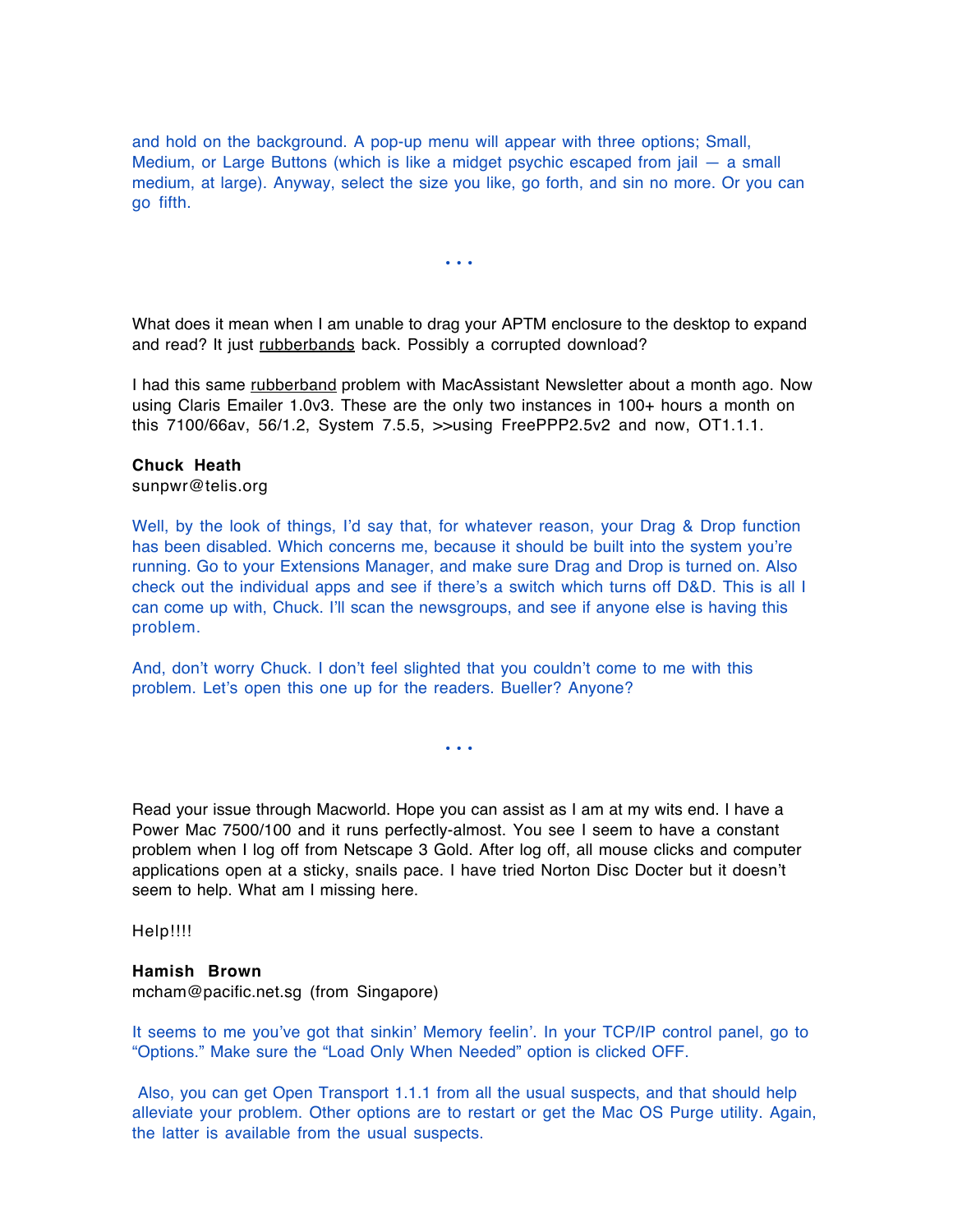I think this is my first overseas letter, someone correct me if I'm wrong. Now internationally, not too many people know that I'm famous.

• • •

Well, that does it for this month. Next month, more user questions, so make sure your Mac breaks down at least once. Also, MacMan's Annual Christmas Survey!!! I can hardly wait!!!

Mike Shields is <sup>a</sup> perspiring Screen Writer who needs \$600,000 to produce his recently finished screenplay. He can be reached at Mshields@ccgate.hac.com or ATPMOPed@aol.com. Or, if you just have <sup>a</sup> Mac question, that's ok, too.

![](_page_27_Picture_4.jpeg)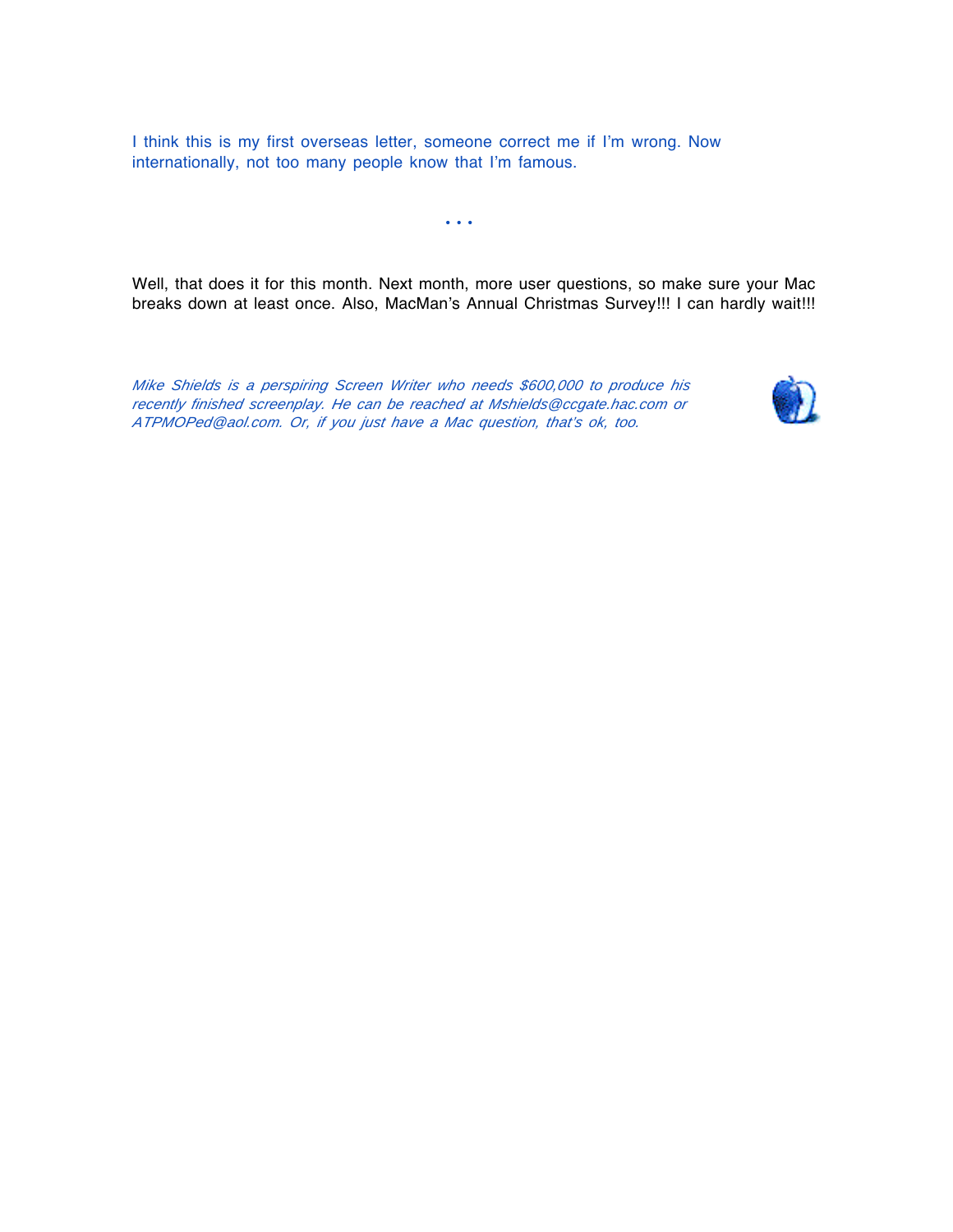![](_page_28_Picture_0.jpeg)

![](_page_28_Picture_1.jpeg)

**REVIEWED BY EUGENE F. MAROTTA.** Eugene F. Marotta@designlink.com

gift) for a Macintosh enthusiast/evangelist.

![](_page_28_Picture_3.jpeg)

### **Energizer Bunny** (Screen Saver & Desktop Wallpaper)

Requirements: Macintosh with color or gray scale monitor, 2MB RAM, 4MB recommended, ` System 6.0.7 or later and 32 Bit QuickDraw. Author: Owen W. Linzmayer Email owenink@ix.netcom.com Web: <http://www.netcom.com/~owenink/home.html> List Price: \$29.95 Special Price: \$5 at the Web site. Footnote: Owen authored the hilarious book, "Bathroom Reader." Visit his site to purchase the Energizer Bunny at a terrific price. Also check out the other offerings. You just might find a fun Christmas stocking stuffer (birthday, thank you, or other occasion

The ubiquitous and indomitable Energizer Bunny(EB) is now a Screen Saver designed exclusively for the Macintosh and PowerBook by PC Dynamics. True to his spirited reputation, he just keeps going and going, strutting his stuff with sound and animation. EB parachutes through clouds; snorkels under water with fish, ocean plants and sharks; or sports a cowboy hat and holster while turning and nodding as he drums along. For variety, choose the "random cycle" feature and see all the scenes.

You can even wallpaper your desktop with EB. Another setting causes EB to "drop in" on you at preset times. EB can even be configured to make these guest appearances without interfering with other screen saver products.

![](_page_28_Picture_8.jpeg)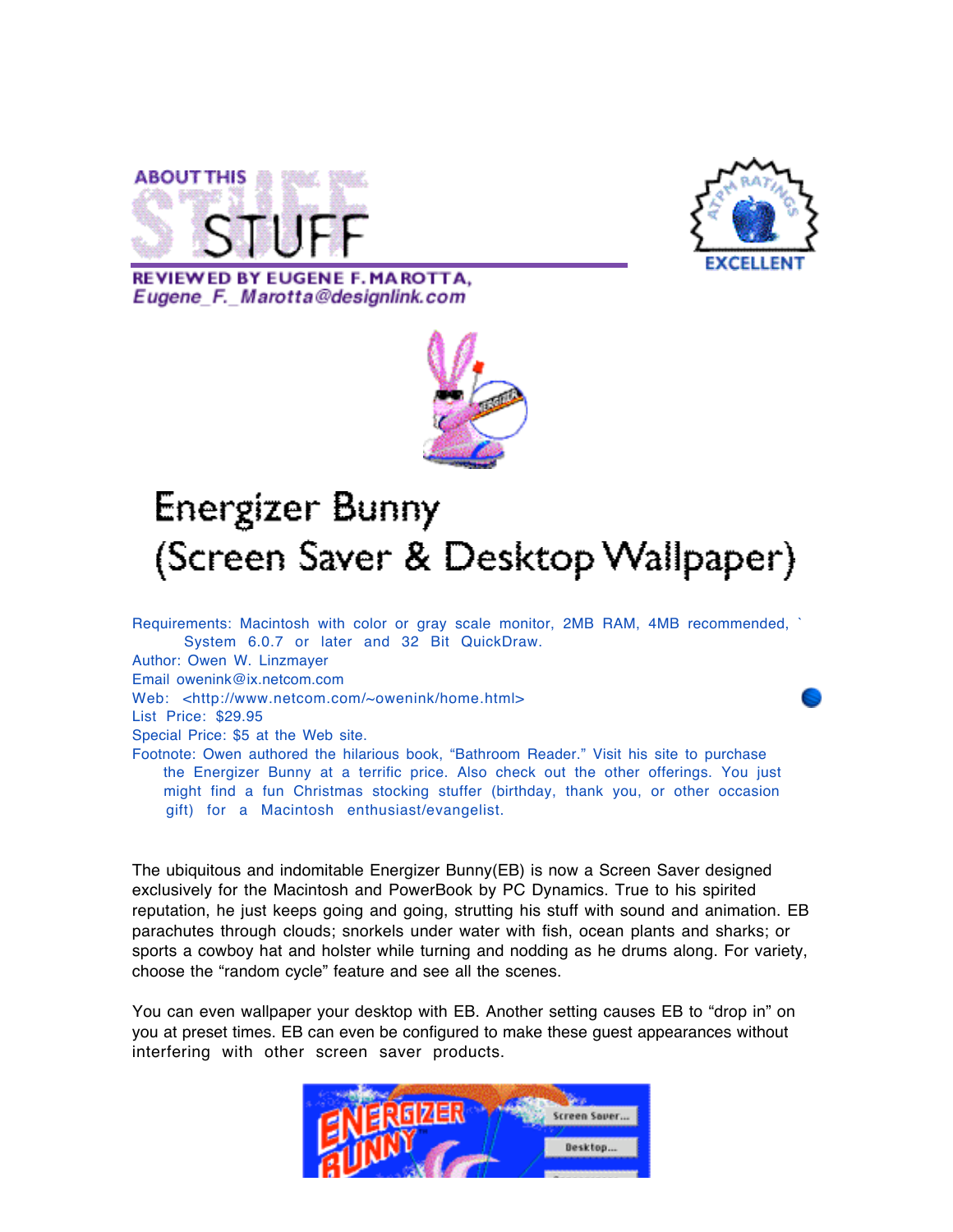![](_page_29_Picture_0.jpeg)

The 465K EB Screen Saver is a Control Panel Device. Preferences options include size, appearance, and sound/no sound. To disable EB, simply start up your Macintosh while holding the "Caps Lock" key down. Passwords can be set to protect sensitive data.

EB Screen Saver is distributed on a 1.4 MB high-density diskette. If your Macintosh doesn't have a Superdrive, an 800K diskette version is available.

I'm sure this screen saver will "outlast" all others (that I have). It's practical, entertaining, and the current price offered by Owen W. Linzmayer is unbelievable.

This review is ©1996 Eugene F. Marotta. <http://home.earthlink.net/~emarotta/>

![](_page_29_Picture_5.jpeg)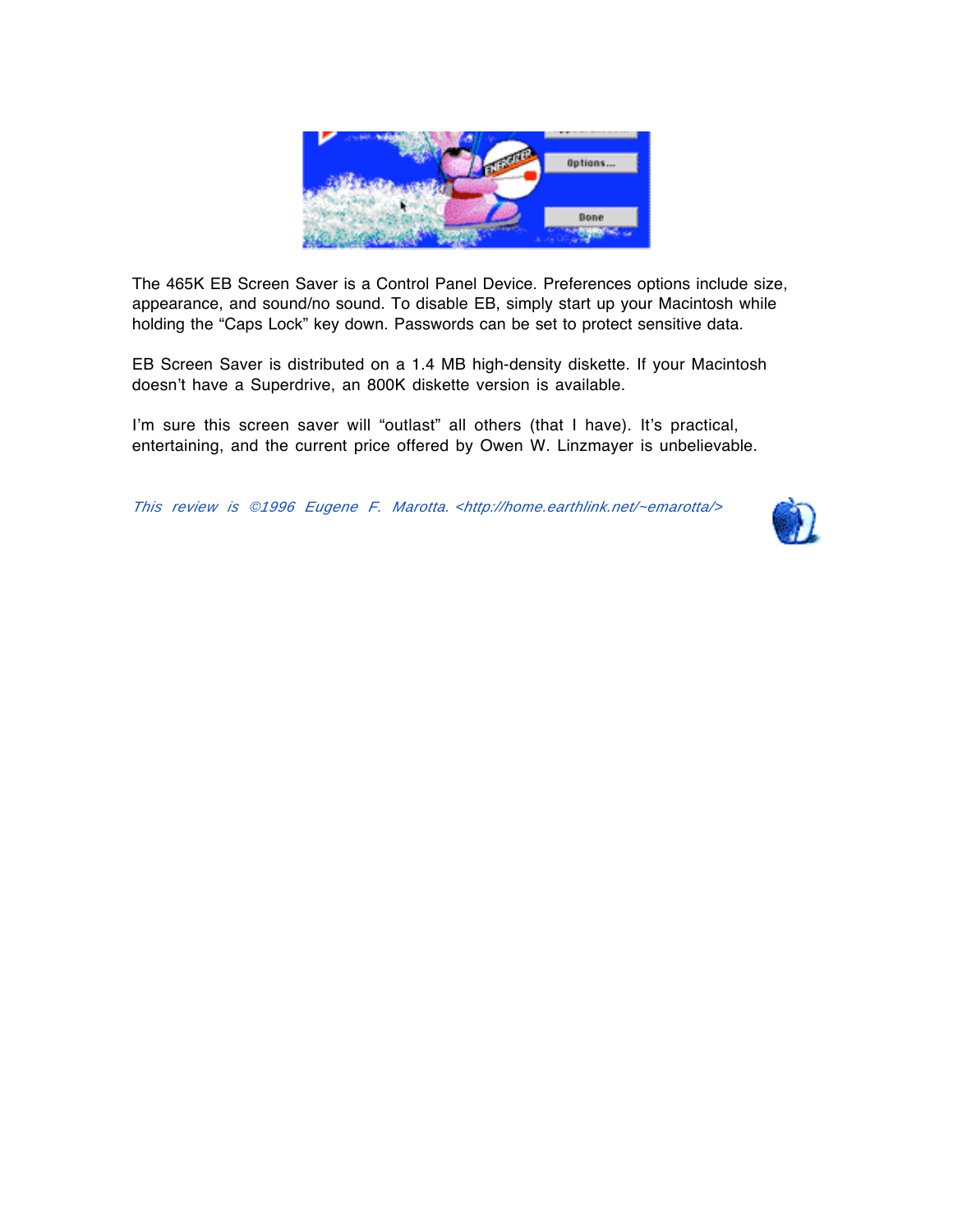![](_page_30_Picture_0.jpeg)

![](_page_30_Picture_1.jpeg)

#### SHAREWARE REVIEW BY MICHAELTSAI, mit@sover.net

Requirements: System 7.5.x or System 7.1.x with the Scriptable Finder installed Author: Mark Aiken Email: marka@kagi.com Web: <http://www.kagi.com/authors/marka/> Shareware Fee:\$10

It's been a while since I've seen a new productivity enhancing utility, and PowerMenu is one of the best ever. It was inspired by the contextual menus that Mac OS 8 will have. With PowerMenu installed, you can select on an icon in the Finder, and then click the mouse while holding down a combination of modifier keys to bring up PowerMenu's popup menu. It is not contextual, but it offers many useful commands. You can open, print, and delete the selected items, and using PowerMenu to do this is often faster than going up to the file menu, or dragging the icons across the screen to the trash can. You an also instantly add the select items to the Apple Menu without having to go into the System Folder.

> Open item(s) Print item(s) Delete item(s) Add to Apple Menu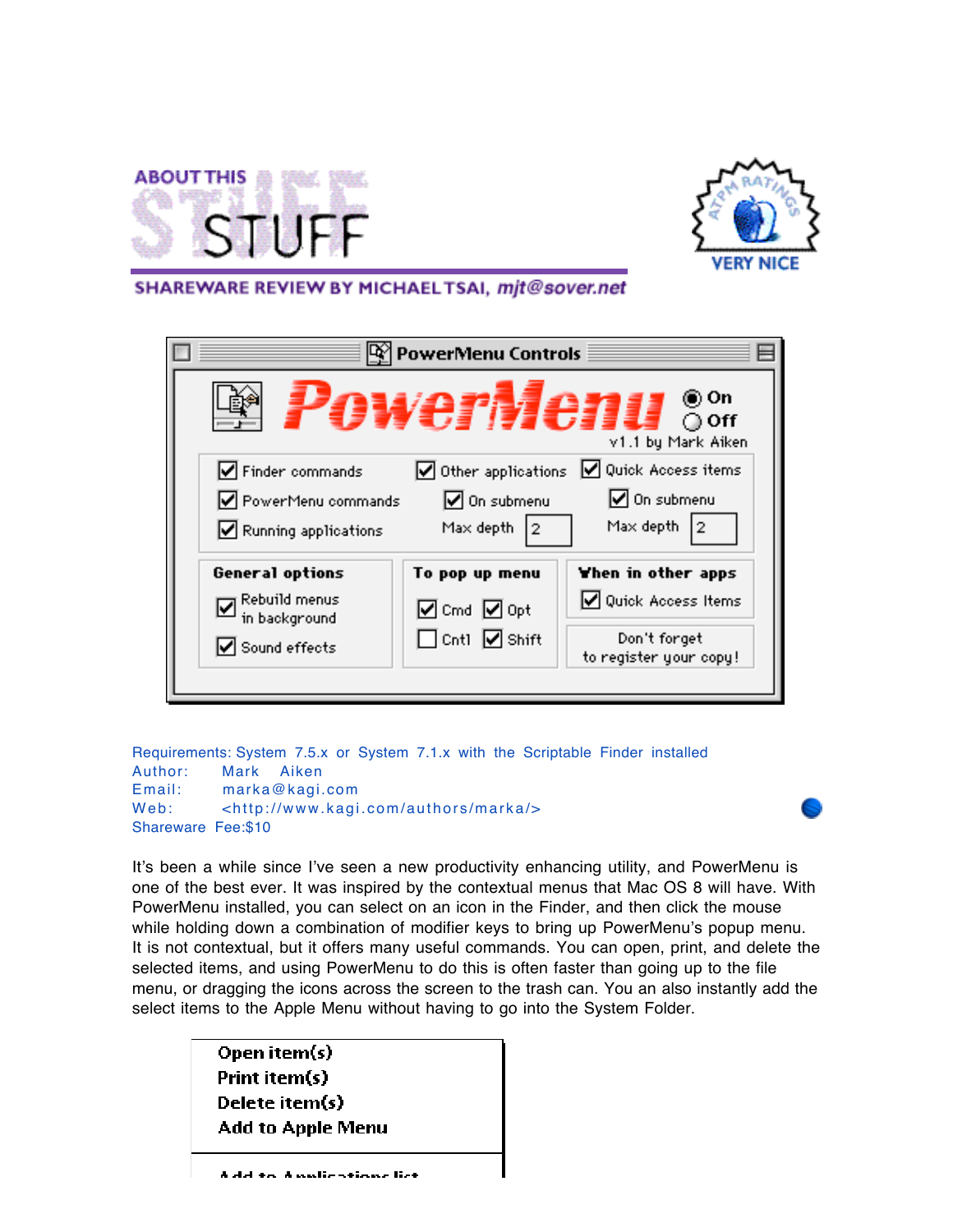| <b>Add to Quick Access list</b> |                        |
|---------------------------------|------------------------|
| Open PowerMenu Items folder     |                        |
| Open with running app           |                        |
| Open with                       | Adobe Photoshop™ 3.0.5 |
| <b>Quick Access items</b>       | <b>BBEdit 4.0</b>      |
|                                 | ClarisWorks            |
|                                 | Jade FAT               |
|                                 | <b>JPEGView</b>        |
|                                 | Microsoft Word         |
|                                 | Nisus® Writer          |
|                                 | WordPerfect            |

However, what really make PowerMenu useful are the three submenus at the bottom of its popup menu . The first two items let you control which application to open the selected documents in. Suppose for instance that you select a text document. There are probably a handful of programs on your Mac which can read or import the text, and you might prefer different programs for different kinds of text files. ReadMe files that come with software will open with SimpleText if you double-click them, but many people prefer to view them with the shareware TextEdit Plus. Other text files, for instance from the internet, will open with SimpleText by default, but may be too large to be viewed with it. You might want to view these types of files with an industrial strength text editor such as BBEdit, or a word processor such as WordPerfect.

I used to have a collection of icons on my desktop so that I could drag and drop documents onto the program I wanted to open them with. Now, I use PowerMenu's "Open with" command, which offers the same functionality as drag and drop, without the desktop clutter. Using PowerMenu, you can add applications to the "Application list." These applications will now automatically appear in the "Open with" submenu. Applications that are currently running appear in the "Open with running app" submenu. Using these two menus, you can have full control over what applications open your documents.

The Quick Access list is available in any application when you click the mouse with the appropriate modifier keys. It allows you to quickly launch applications and to switch between them. The contents of the Applications list and Quick Access list are controlled by folders that PowerMenu creates in your preferences folder, and behave much the way the Apple Menu Items folder does. For instance, you can add folders inside these folders to group the Applications list and Quick Access list into submenus.

PowerMenu is one of the most useful utilities I have used, but there are two things I don't like about it. These are most likely a result of the control panel relying on the Scriptable Finder, rather than the author's programming, but they are annoying nonetheless. First, it takes two clicks on an icon to open the PowerMenu for it. The first click selects it, and the second click (with modifier keys held down) activates the menu. This feels somewhat unintuitive, especially compared to Windows and OS/2 in which you can right-click to select an icon and bring up its contextual menu at the same time. The second problem is that there is a slight but noticeable delay between when you click to summon the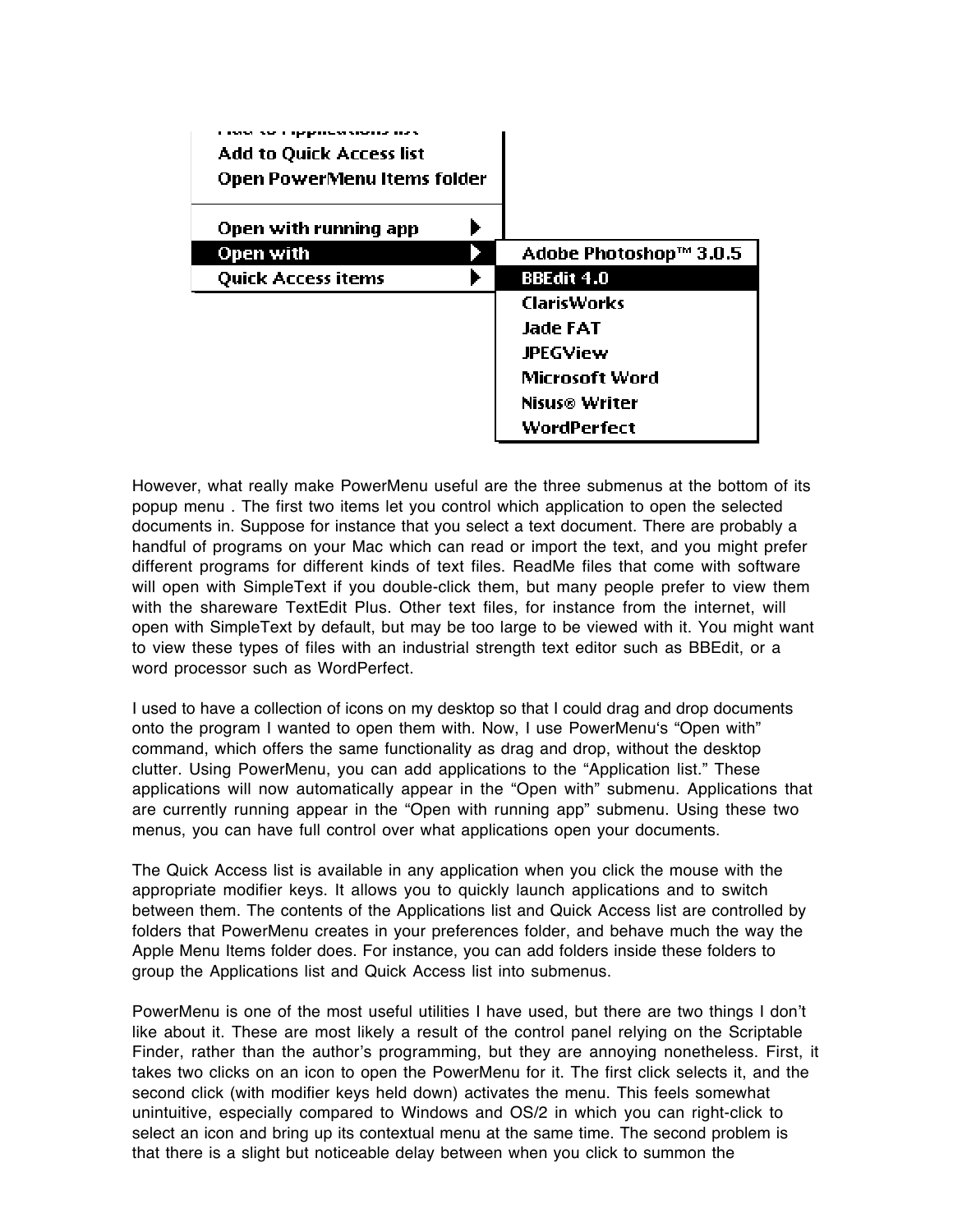PowerMenu and when it actually appears. However, even with these two slowdowns, PowerMenu is a very useful utility that speeds up common tasks without overwhelming the user with complexity or taking up screen space. I highly recommend that you try it.

This review is © 1996 Michael Tsai, mjt@sover.net. If you are interested in writing <sup>a</sup> review for ATPM, email ATPMEditor@aol.com.

![](_page_32_Picture_2.jpeg)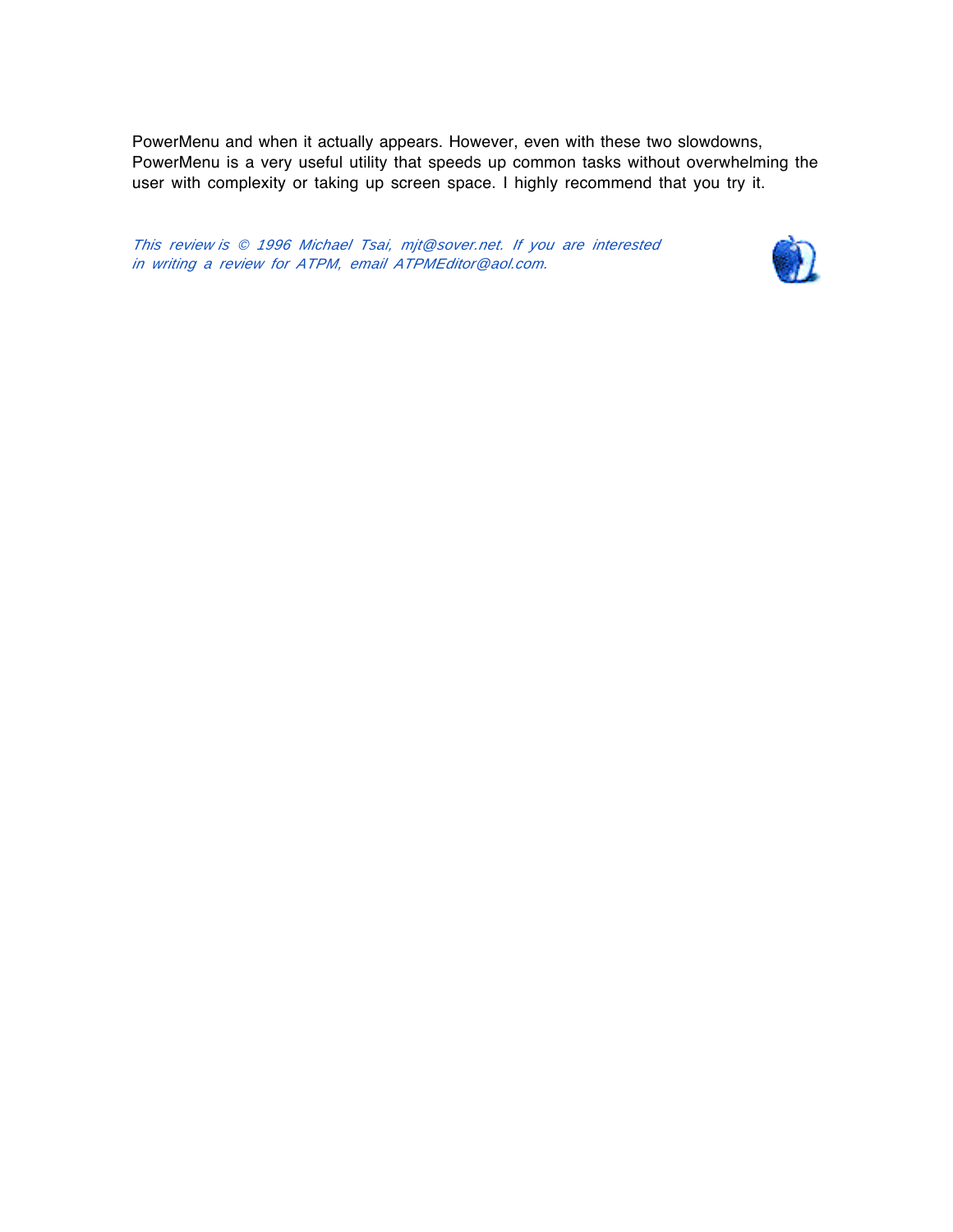# **Guidelines**

This chapter is the place to turn when you have a question about ATPM. Need to know where to write? Turn to the Guidelines. Need to know how to subscribe or unsubscribe? Turn to the Guidelines. You have this great story for ATPM, but you don't know where to send it? Turn to the Guidelines. If it's not here, you can always get in touch with us at ATPMEditor@aol.com and we'll do our best to help you.

### **A little bit about ATPM's Mission**

Yeah, yeah, yeah. Sounds like we're a bit too big for our sneakers, no? What do we mean, our mission? Well, the way we envision ATPM, it's a place where you can find stories and tips and reviews and stuff that'll help you enjoy your Macintosh. Our tag line says, "About the **personal** computing experience." And that's what we believe the Macintosh is: the most personal of personal computers.

ATPM is about celebrating that, and about sharing just how cool your Mac is with the world of Macintosh users, 58 million strong, according to Apple.

ATPM doesn't make a profit. Yes, we're trying to get some sponsorship, but it's only to pay the bills. Maybe, at some point, we'll try to make some kind of profit, but for now, we're just a little operation out to show the world how cool our computers can be. And we want you to help us. We want you to write to us, with stories, anecdotes, jokes, horrific tales… anything to do with your particular Macintosh. You'll find our writer's guidelines below. Oh, and thanks for reading ATPM.

### **We want to hear from you!**

We've said this before, but we'd like to say it again. ATPM is about your Macintosh, about our Macintoshes, and about the Macs of people who have never seen our magazine. We strive, every month, to give you a taste of what it's like to own a Mac. And for that, we need the stories, reviews, opinions, ideas, and anecdotes of Mac users just like you. We want you to write for ATPM. We'll take prose, poetry, pictures, questions, fanciful imaginings… pretty much anything you care to give. ATPM isn't much good without you, and even with a staff of editors and writers, we'll never represent the Mac user without your input. Please consider sending us your writing.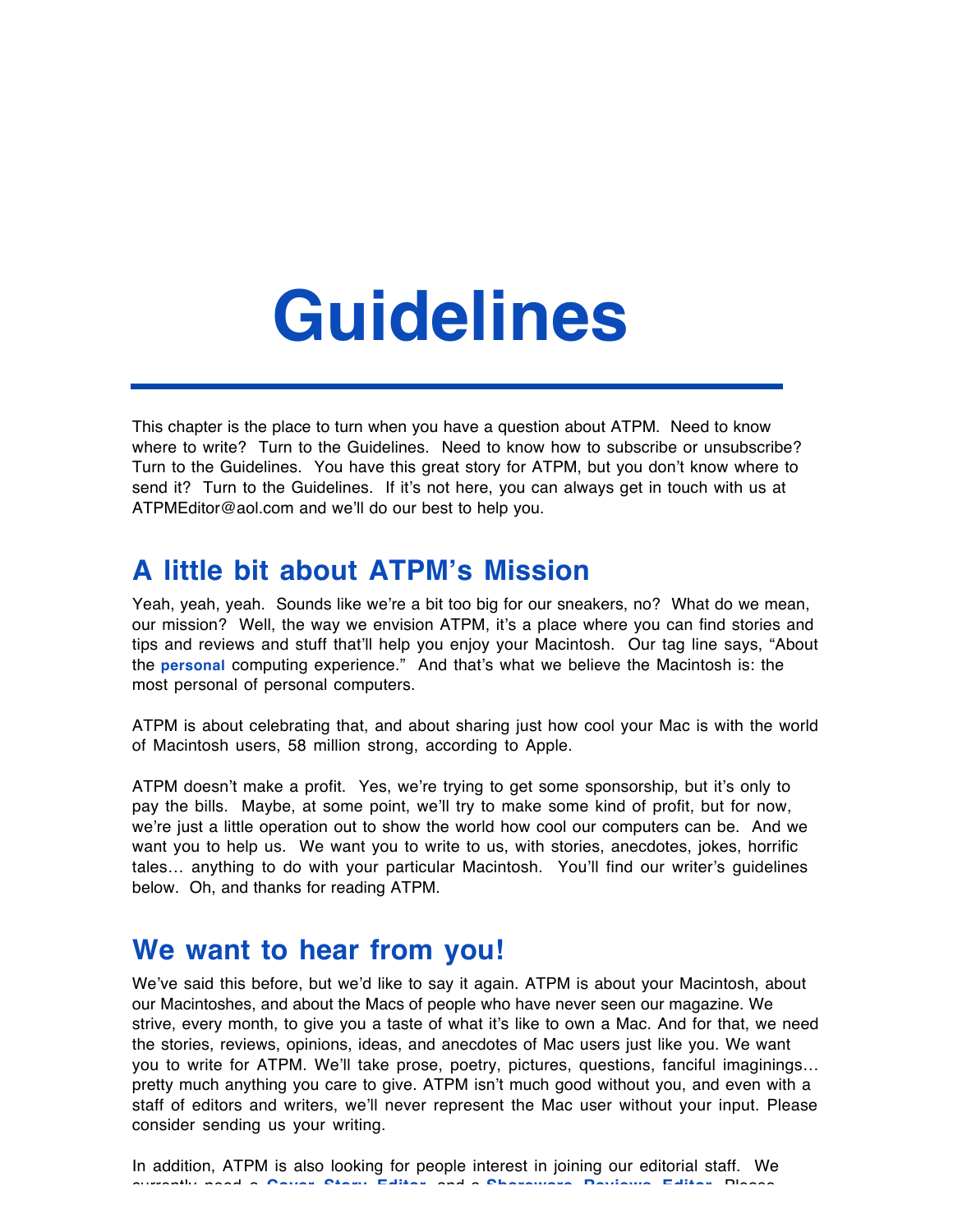contact us at ATPMEditor@aol.com if you're interested.

**Cover Art:** We are proud to display new, original cover art every month. It's one of our most successful sections, and we want to keep it that way. If you're a Macintosh artist and you'd like to do a cover for us, all you have to do is ask. As soon as we have a topic, we'll let you know, and then it's all up to you. Covers are not paid, but we do mention the artist and offer space for your own plug, with an e-mail address, or a web page, or whatever you care to add. Write to: ATPMEditor@aol.com

**eMail:** Got a comment, a question, or a dig? We publish the most interesting e-mail every month, and would love to have yours. Send it to: ATPMEditor@aol.com

**Tech Help:** Got a technical question for us? Need some help with something crashing on your Mac? This is all too familiar a problem for Mac users, and we only want to make it easier. Send your problem to Macman! at MShields@ccgate.hac.com

**Segments: Slices from the Macintosh Life:** This is one of our most successful spaces, we think of it as a guest column. This is where we put your stories, your opinions, your pictures, your kid's MacPaint composition… this is your space. If you want to share something about how much you love your Mac, this is where you can see it published. We really want to hear from you. Send it to ATPMOpEd@aol.com

**Shareware Reviews:** Is there a piece of shareware you absolutely love? Something you can't live without? Something you think everyone should have on their computer? Let us know! Write up a short review for our "What to Download" section, it doesn't have to be more than a paragraph, or two at most. This is probably the easiest way to help us out. Send your reviews to ATPMReview@aol.com

**Hardware and Software Reviews:** We also publish full-blown "reviews" of hardware and software products. But we don't want hard nuts & bolts reviews. We want to know what you think about your stuff. We want to know how you use it, if it's useful to you, and what your problems have been. Would you buy it again? Would you let your mother buy it? If you want to write a review, talk to our reviews editor at ATPMReview@aol.com, and he'll get you squared away.

**Wishful Thinking:** Wishful Thinking is a space for Mac enthusiasts who know exactly what Apple's advertising should be. Did you come up with a great advertising tag line? Have you had a Mac campaign stewing in the back of your mind for a year now? Send your ideas, or your art, to ATPMEditor@aol.com

![](_page_34_Picture_8.jpeg)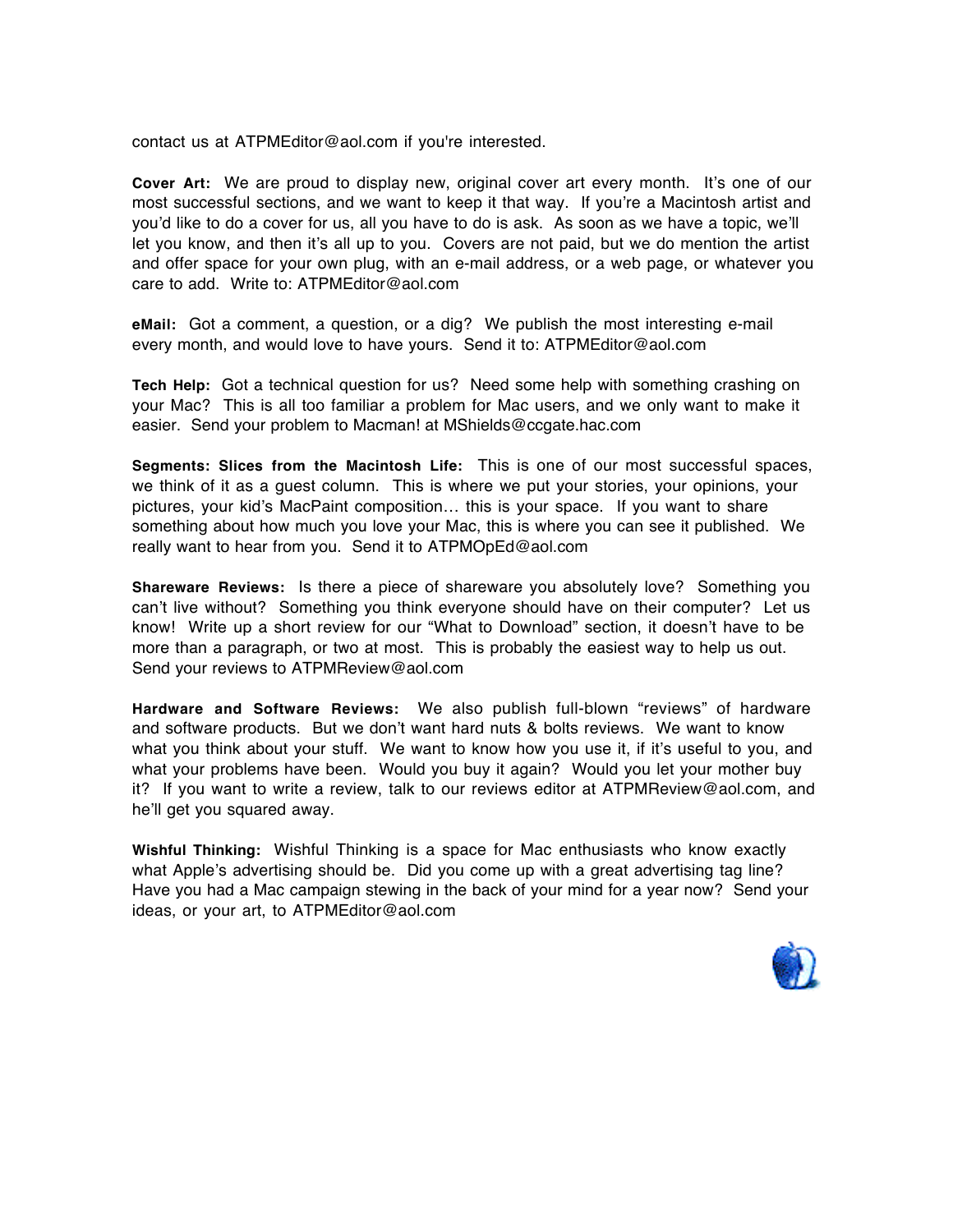### **Wishful Thinking**

#### BY DONALD M. KRAIG, DMKraig@lamg.com

The ads that people remember and think about  $-1984$ , I'm going next door because they have a Mac — have all followed the advertising paradigm, "don't sell the steak, sell the sizzle." And yet, 99% of all of Apple's ads have been about the wonderful features of our fave 'puter. My suggestion is something that combines the two with the tag line:

"It's a Mac" spoken with an air that seems to say "Of course! Didn't you know?"

• • •

1) Two people are working at computers. The one at the Wintel throws a pencil across the room in frustration. "I don't understand it," he says. "We're both using the same version of Authorware, but I can't get anything done! There's no logic and it's not intuitive. How can you be getting so much done?"

The other guy doesn't even turn from his computer. "Well, it's a Mac," he says in a tone of voice that wonders why the other guy would even ask.

• • •

2) A man is looking over a print job just back from the printer. "Oh no! The fonts aren't right! That's a \$5,000 print job down the drain!" Meanwhile, a delivery has come in for another worker who looks it over. The first one asks, "Did your's come out ok?"

"Of course it did," he says, surprised that the other guy would even ask. "What did you use so that it would work?" asks the first. "It's a Mac," says the second, as if the answer should be obvious.

Wishful Thinking is <sup>a</sup> space for Mac enthusiasts who know exactly what Apple's advertising should be. Did you come up with <sup>a</sup> great advertising tag line? Have you had <sup>a</sup> Mac campaign stewing in the back of your mind for <sup>a</sup> year now? Send your ideas, or your art, to ATPMEditor@aol.com

![](_page_35_Picture_11.jpeg)